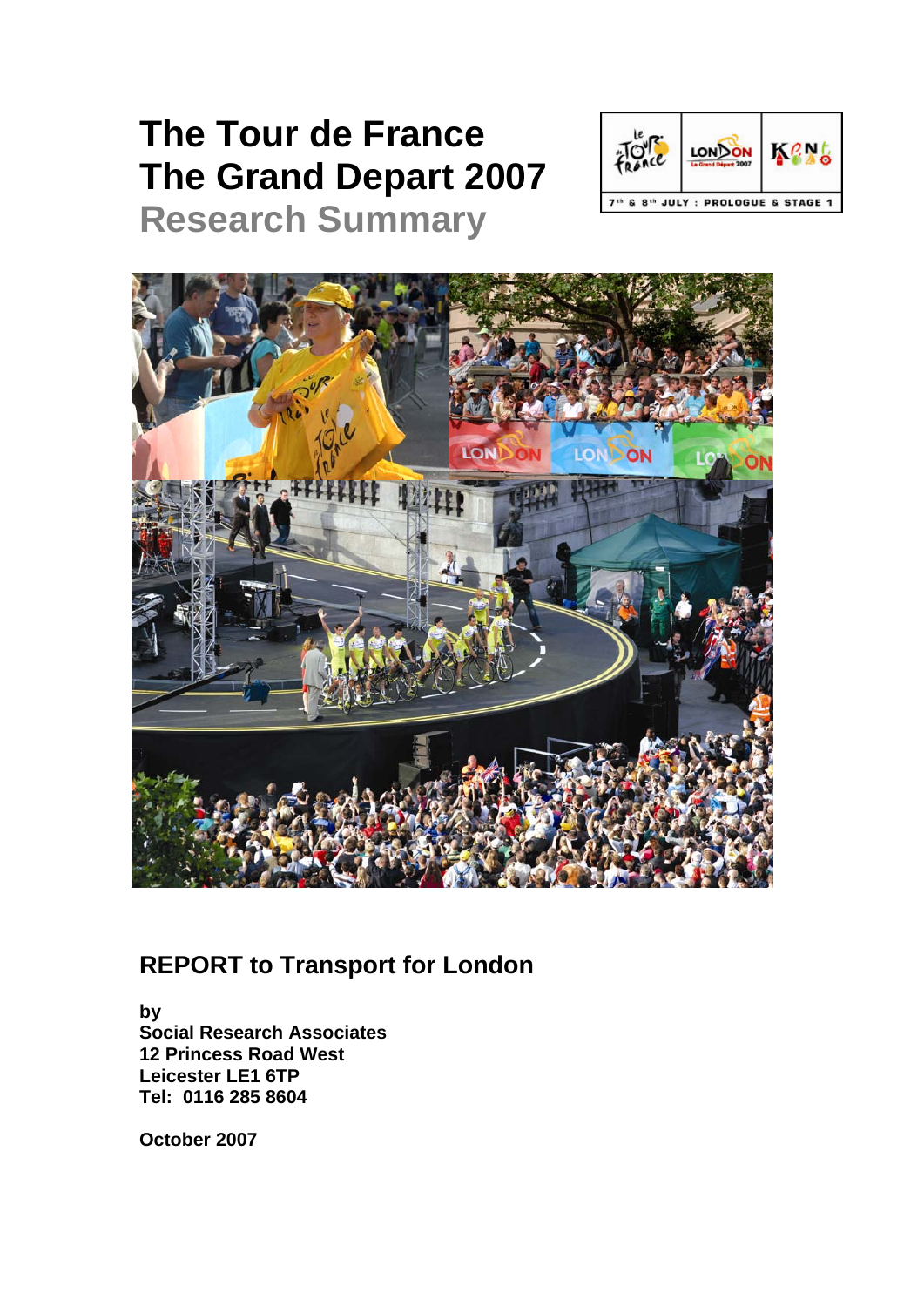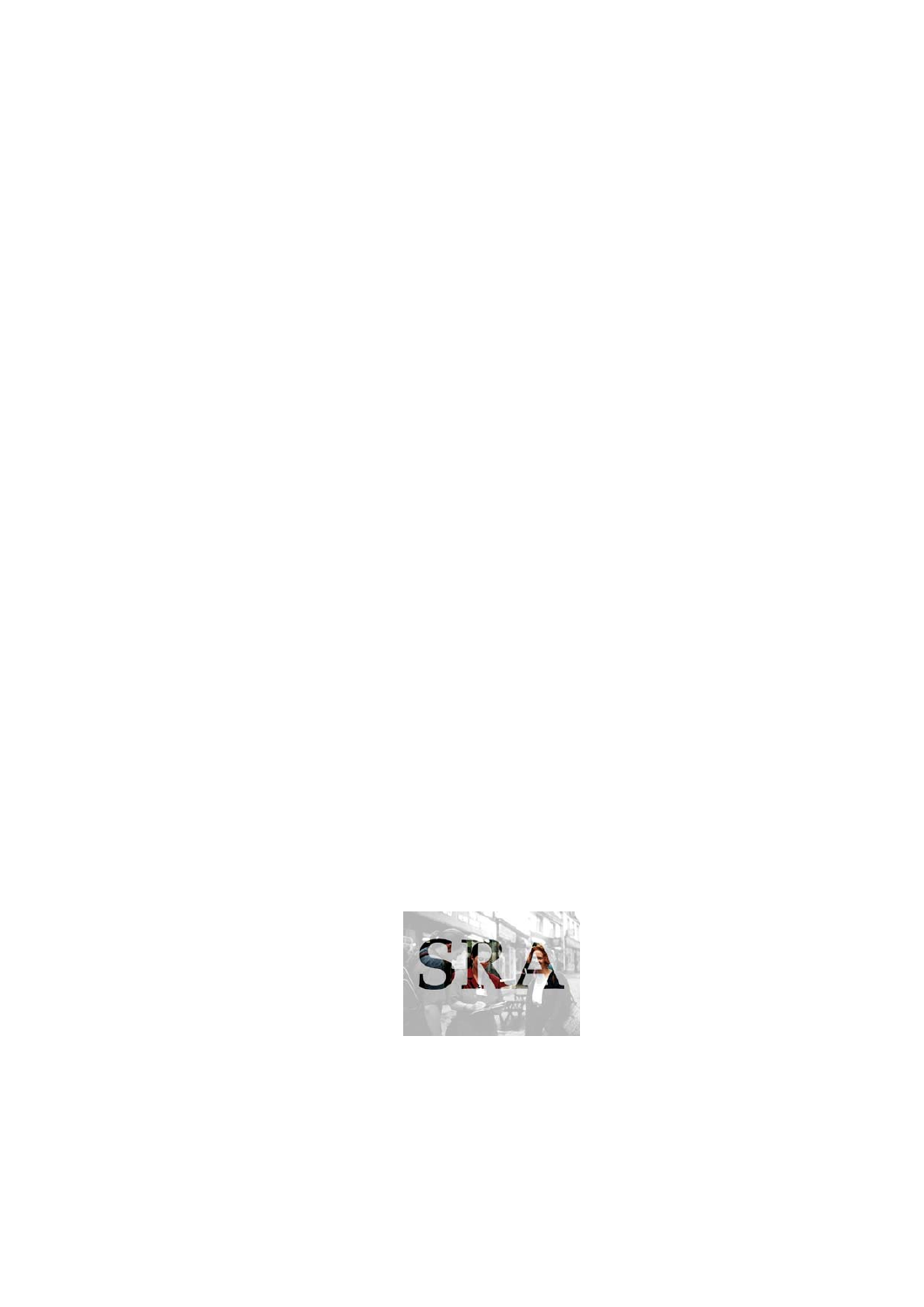| $\mathbf 1$ . | 1.1 Summary of main events<br>1.2 Objectives of TfL<br>1.3 Objectives of other funding bodies<br>1.4 Summary of research studies                                                                                                                                                                                                                                                                                                                                              |
|---------------|-------------------------------------------------------------------------------------------------------------------------------------------------------------------------------------------------------------------------------------------------------------------------------------------------------------------------------------------------------------------------------------------------------------------------------------------------------------------------------|
| 2.            |                                                                                                                                                                                                                                                                                                                                                                                                                                                                               |
| 3.            | 3.1 Who knew about the Tour de France<br>3.2 Who attended<br>3.2.1 Numbers attending<br>3.2.2 Profile of attendees<br>3.2.3 Who people came with<br>3.3 Economic impact: amounts spent<br>3.4 Media<br>3.4.1 Media coverage<br>3.4.2 How people heard about the TdF<br>3.5 Related activities<br>3.5.1 Cycling Festival<br>3.5.2 Go Ride<br>3.5.3 LCC Rides to the Prologue Event<br>3.5.4 TfL Cycling for Sport<br>3.5.5 Local Authority and other organisations' activities |
| 4             | 4.1 Assessment ratings for TdF and related events<br>4.2 Scope for Improvements                                                                                                                                                                                                                                                                                                                                                                                               |
| 5.            |                                                                                                                                                                                                                                                                                                                                                                                                                                                                               |

**Appendix 1: List of reports……………………………………………………..18 Appendix 2: Local authority and other organisations' activities………..19 Appendix 3: The wider context of cycling in London……………………...21**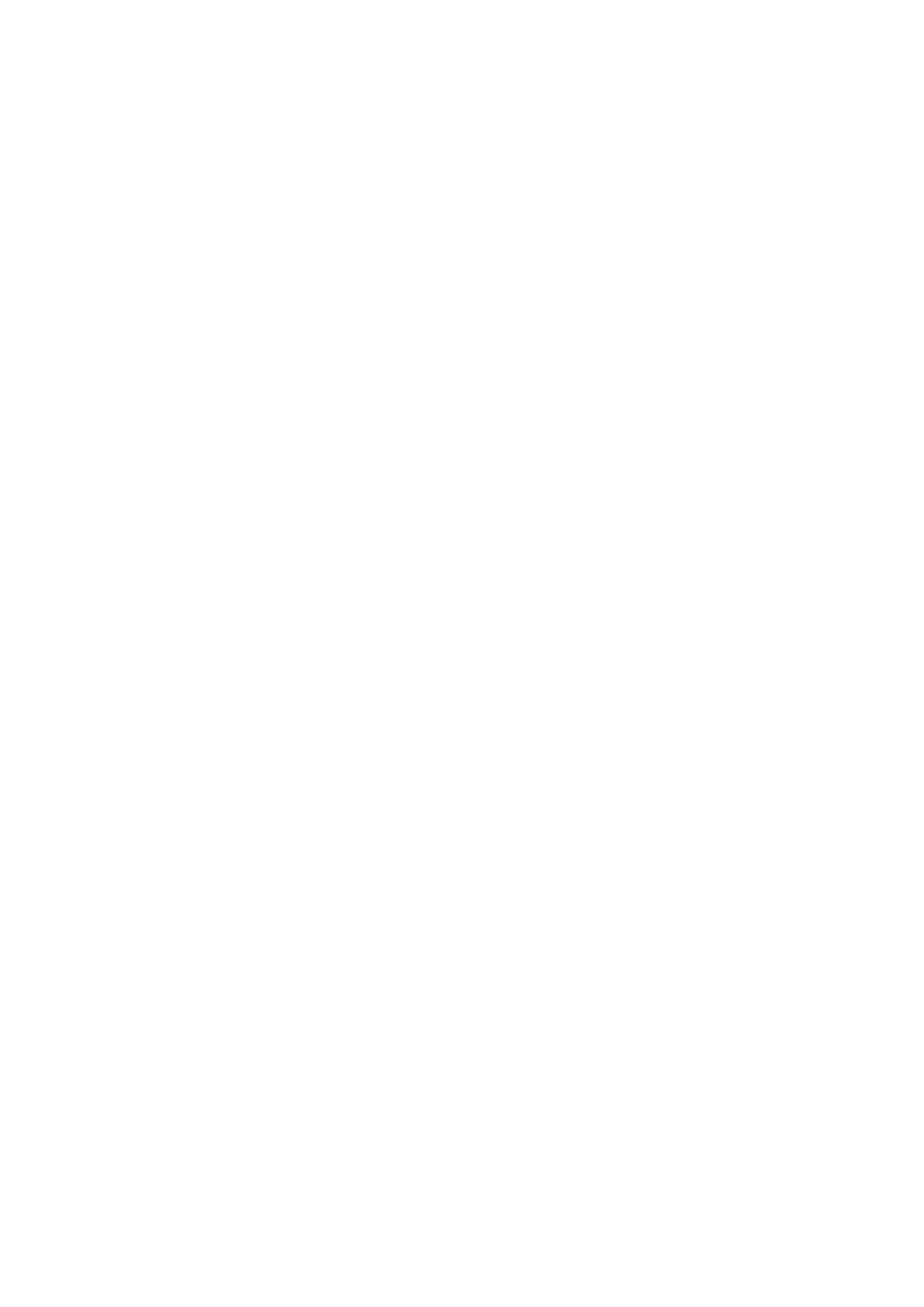#### **EXECUTIVE SUMMARY**

This report for Transport for London (TfL) summarises a broad selection of previously commissioned research on the impact of the recent UK Stage One of the Tour de France (TdF), and related activities, which took place in early July in London and Kent.

TfL objectives were:

- to promote cycling in the capital;
- to market London on a world stage and encourage tourism;
- to demonstrate London can bid for and win major sporting events.

The Mayor's objectives included 'making London a city where people of all ages and abilities have the incentive, confidence and facilities to cycle whenever it suits them'.

#### **Overall Satisfaction**

Key messages were that a world-class event requires a world-class host, and London scored very well as a host city for major events.

The overall programme generated extensive media coverage in the eighteen month period leading up to the event. Evaluation indicated highly favourable attitudes towards London as the host of both the TdF and the 2012 Olympics.

Eight out of ten people interviewed said the TdF was the main reason for their being out. A survey of satisfaction with the Tour de France and related events produced very high scores for the TdF as a spectacle, the quality of stewarding, the information available, and facilities for the public.

The People's Village and the Cycling Festival (a free celebration in Hyde Park of cycling in London) also produced high satisfaction levels including strong appeal for people of all ages and for entertainment value.

#### **Commercial Impact**

The TdF directly generated £73 million in London, £15 million in Kent and a further estimated £35 million from publicity. In addition there were many other related events held by local authorities and other organisations which cumulatively generated substantial additional activities and spending.

#### **Attendance**

Estimated attendance was around three million or more in London and Kent. The picture overall is of people treating the TdF and associated events as family and social occasion. More than half came from outside London, and ten per cent came from overseas.

In London, most people travelled to the events by public transport. One in eight in London and around a third in Kent came on foot. Travel by bike was two to three times the normal rate for London.

#### **Knowledge of the TdF**

Overall, there is clear evidence of TfL's success in developing and then maintaining a high profile for the TdF in London and the South East. People were also aware that TfL was instrumental in bringing the event to London, and approved of this initiative.

Studies of awareness about the TdF showed that knowledge of the event increased substantially in the run up period, while perceptions of the impact of the TdF on London and the UK continued at a high and positive level throughout the survey period.

Most people found out about the TdF through television, followed by press coverage. Knowledge of the TdF as a major sporting event ranked fourth, behind the FA Cup, Wimbledon and the Ashes, and ahead of Six Nations Rugby.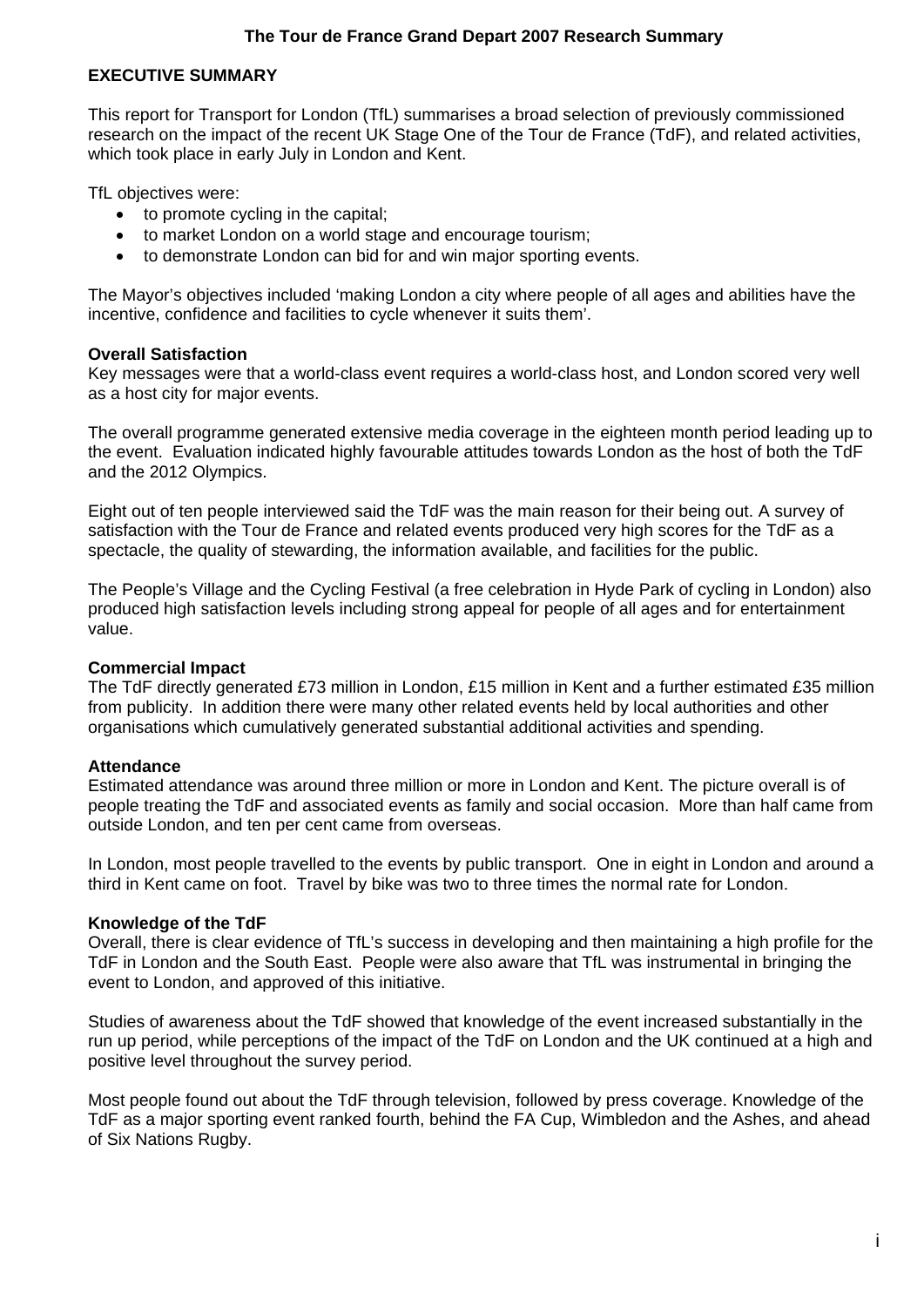#### **Cycling behaviour and impact on attitudes**

Surveys results indicated that just over half of those attending said they were more likely to cycle as a result of the TdF in particular for leisure.

The Go-Ride 'Come and Try It' sessions, organised by British Cycling (BC) were very successful both in London and Kent in attracting young people with little or no experience of cycling.

Overall, one fifth of cyclists interviewed at the Festival said they already cycled more than in 2006 and 11% had taken up cycling since then. Those most likely to cycle more included younger women, people aged 16-34 and those in social classes ABC1.

Cycling Clubs across the UK were reporting a greater interest in joining.

| <b>Event</b>      | <b>Profile</b>          | <b>Cycle to Event?</b> | Will they cycle more?                  |
|-------------------|-------------------------|------------------------|----------------------------------------|
| <b>TdF</b>        | <b>Typical cyclists</b> | 8% in London           | 2 in 5 said yes                        |
|                   | Kent - more average     |                        | (for London Saturday event 1 in 2)     |
| Festival          | <b>Typical cyclists</b> | 31%                    | More women than men said yes           |
| Go-Ride           | Young people (events    | not known              | 3 in 5 interested in joining a Go-Ride |
|                   | aimed at encouraging    |                        | club                                   |
|                   | young people)           |                        |                                        |
| London Cycling    | Two thirds were         | 100%                   | 7 in 10 said yes                       |
| Campaign (LCC)    | women                   |                        |                                        |
| organised ride to |                         |                        |                                        |
| Prologue          |                         |                        |                                        |
| London average    | 13% of Londoners use    | n/a                    | A third of Londoners said they would   |
|                   | $cycles -$              |                        | consider it mostly for leisure         |

#### **Summary Profile of Attendees at TdF Events: Mode of Travel and Cycling Intentions**

#### **The wider context**

Cycling levels in London have continued to rise substantially in recent years; 83% overall since 2000 with the latest figures showing a10.5% increase in cycling on TLRN relative to the previous annual period.

TfL's annual monitoring survey of cycling behaviour and attitudes (undertaken in April 2007) indicates that over one third of Londoners have access to a bicycle and of these, two out of five use it to some extent. Most cycling is for leisure. The main reasons given for cycling are: to 'get fit' (just over a quarter); to save money and to save time (about one in ten each).

About one-third of Londoners overall said they would consider cycling more. Again this represents a significant increase in 2007 compared to 2006, suggesting Londoners are becoming more open to the idea of cycling. The most popular modes to be replaced by more cycling are bus (44%) and car (one third) - which might have beneficial effects on congestion. Around one in five would replace tube journeys and one in ten would replace rail journeys.

Walking is by far the most preferred mode of transport overall in London where this is possible, favoured by eight out of ten respondents to the monitoring survey. Cycling and the tube are less popular (rated as popular by two in five). This picture has changed little since 2005. Among children, however, cycling, together with walking is the preferred mode.

Reasons why people do not cycle more include "traffic makes people afraid of cycling in London" (one in eight of all Londoners).

#### **Conclusions**

In terms of the economic gains, numbers attending and positive media coverage, the TdF was an extremely successful UK event. The partners' objectives appear to have been fully met; the TdF established London as a premier event location, and the direct economic impact on both Central London and the region surrounding the route is emerging as extremely positive.

The organisation of the TdF in London, and the related events was judged to be extremely good, with very little criticism of any aspect and few suggestions for possible improvements in the future. Overall the TdF event fully met the objectives of TfL.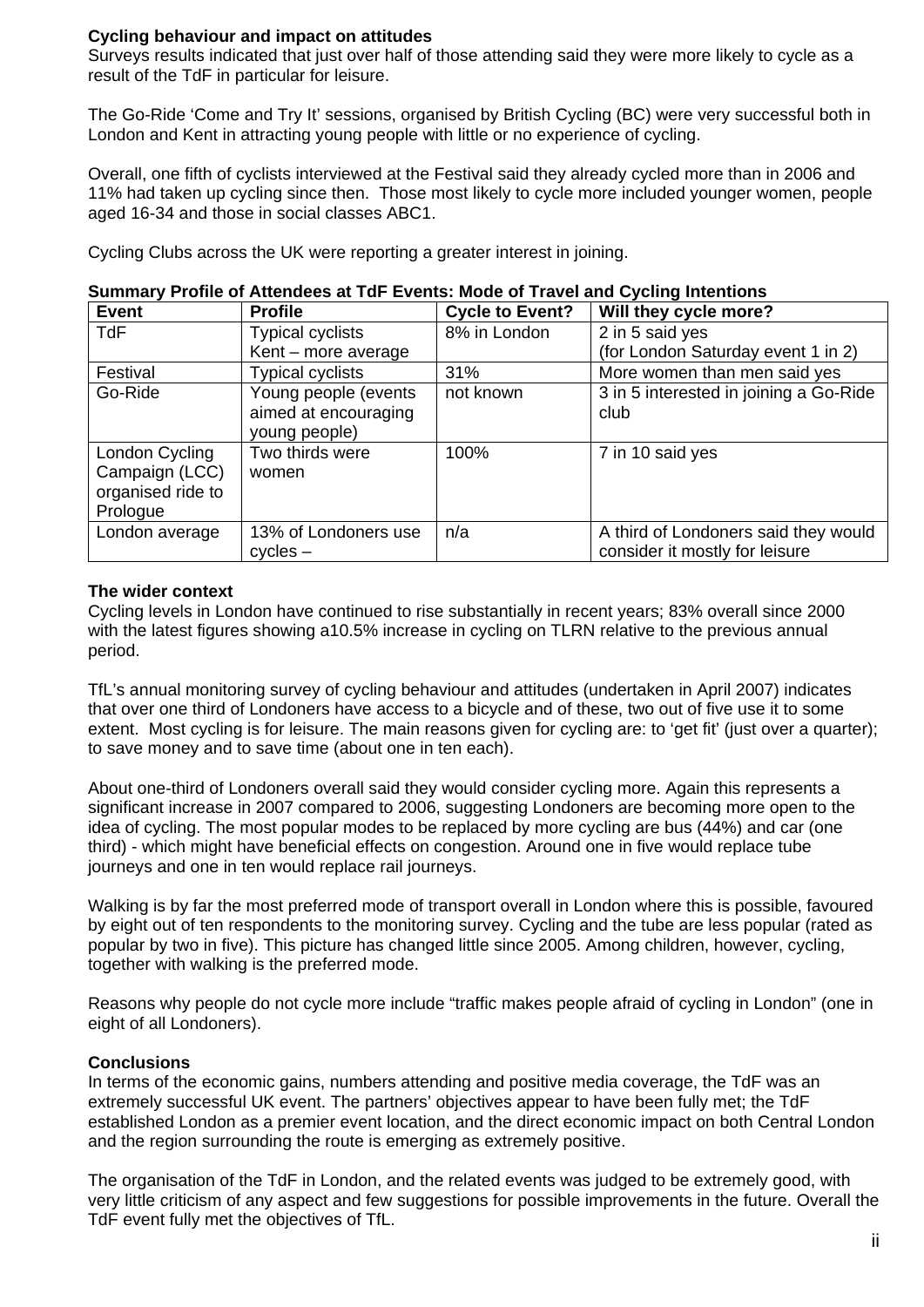# **The Tour de France Grand Depart 2007 Research Summary**

# **1. INTRODUCTION**

This report for Transport for London (TfL) summarises a broad selection of previously commissioned research which relates to the impact of the recent Tour de France Grand Depart (TdF) on London in early July 2007.

Social Research Associates (SRA) was commissioned in August 2007:

- To collate the research and monitoring information on the Tour de France on London; and
- To analyse and present it in a concise format for selected audiences.

The report includes summaries of surveys of views of attendees at the various events, economic impacts, and attitudes to the decision to host the Tour de France in London.

#### **1.1 Summary of the Main Events**

| <b>Tour de France</b>                                                            |                                                   |                                                                                                                                                                                                                                       |
|----------------------------------------------------------------------------------|---------------------------------------------------|---------------------------------------------------------------------------------------------------------------------------------------------------------------------------------------------------------------------------------------|
| <b>Date</b>                                                                      | <b>Event</b>                                      | <b>Venue</b>                                                                                                                                                                                                                          |
| $4^{\text{th}}$ , 5 <sup>th</sup> , 6 <sup>th</sup> July                         | Permanence                                        | <b>ExCeL</b>                                                                                                                                                                                                                          |
| Friday 6 <sup>th</sup> July                                                      | <b>Opening Ceremony</b>                           | <b>Trafalgar Square</b>                                                                                                                                                                                                               |
| Saturday 7 <sup>th</sup> July                                                    | Prologue                                          | Circular route around Westminster, including<br>Hyde Park, Green Park and St James's Park.                                                                                                                                            |
| Sunday 8 <sup>th</sup> July                                                      | <b>Grand Depart</b><br>Stage One                  | Competitors leave Westminster, ride through<br>London and continuing south eastwards towards<br>Canterbury, Kent.                                                                                                                     |
| <b>Related Events</b>                                                            |                                                   |                                                                                                                                                                                                                                       |
| Friday $6^{th}$ –<br>Sunday 8 <sup>th</sup> July                                 | People's Village                                  | A free event in Hyde Park, celebrating cycling in<br>London with a variety of informative exhibits,<br>displays and entertainment related to French and<br>British culture.                                                           |
| Friday $6^{th}$ July -<br>Sunday 8 <sup>th</sup> July                            | Go-Ride (at People's<br>Village and<br>elsewhere) | Seven events across London boroughs<br>organised by British Cycling (including Hyde<br>Park). In addition other events were held outside<br>London - in total 29 clubs registered events<br>aimed at engaging more people in cycling. |
| Sunday 8 <sup>th</sup> July                                                      | The Cycling Festival                              | An event with eight main competitions, also held<br>in Hyde Park.                                                                                                                                                                     |
| Saturday 7 <sup>th</sup> July                                                    | LCC Rides to the<br>Prologue                      |                                                                                                                                                                                                                                       |
| Friday $6^{th}$ July -<br>Sunday 8 <sup>th</sup> July                            | Go-Ride clubs<br>throughout UK<br>outside London  | 29 clubs held registered events as part of the<br>overall programme.                                                                                                                                                                  |
| Spread throughout<br>previous six month<br>period as well as<br>during the event | Borough and other<br>organisations' events        | A wider range of cycle related events and<br>publicity. See Appendix 2 for full details.                                                                                                                                              |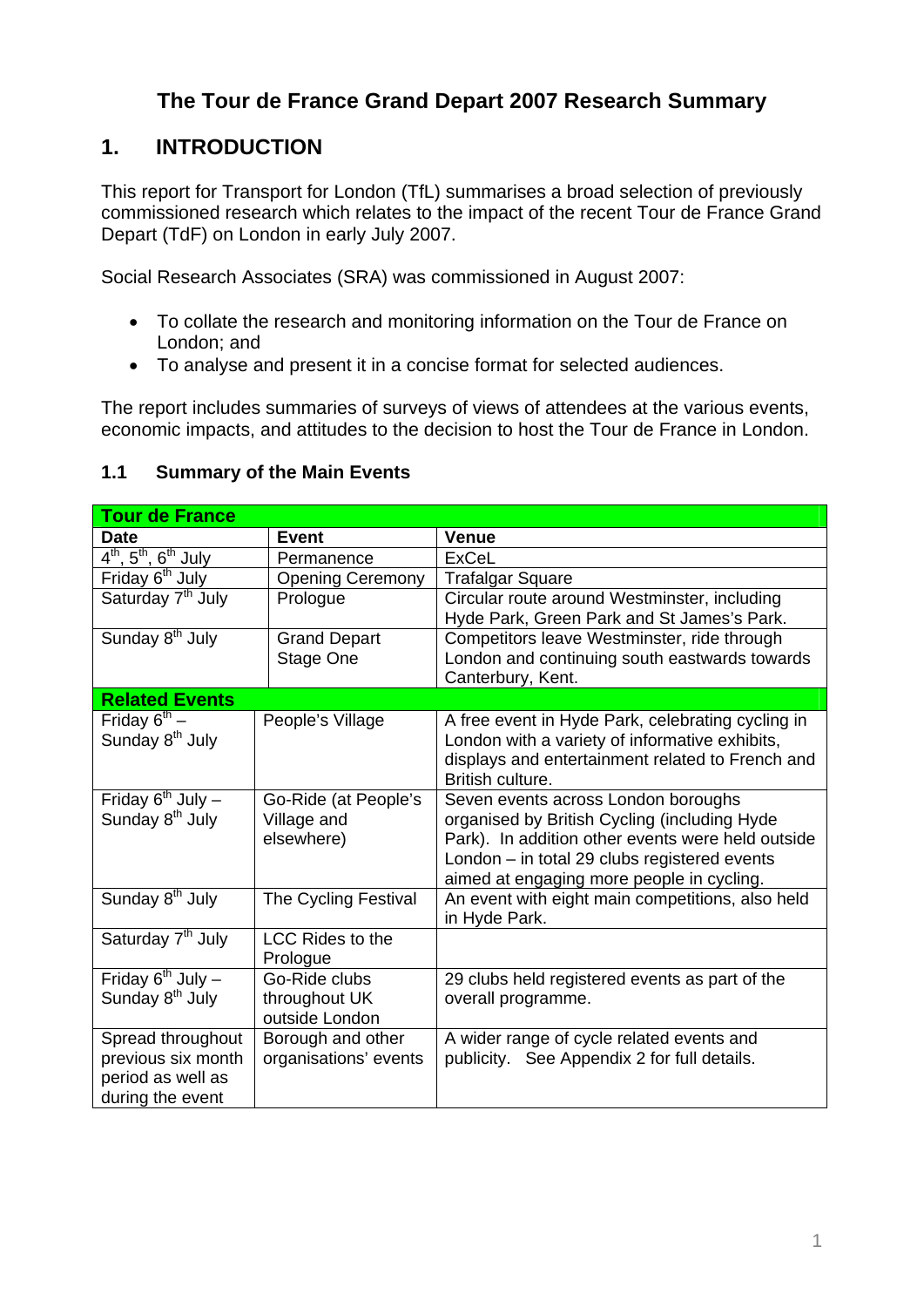# **1.2 Objectives of TfL**

TfL's objectives were:

- to promote cycling in the capital;
- to market London on a world stage and encourage tourism;
- to demonstrate London can bid for and win major sporting events.

#### **1.3 Objectives of other Funding Bodies**

Primary partners included the London Development Agency (LDA), South East Development Agency (SEEDA) as well as UK Sport, Sport England, British Cycling, Kent County Council, Medway Unitary Authority, Canterbury City Council, Mayor of London, Visit London and Royal Parks. Both the LDA and SEEDA supported the programme for important economic development reasons, including regeneration, support for business and employment creation. LDA was also very concerned that this event should be part of the marketing and promotion of London *'as a vibrant place to live, study, visit and do business'.* 

The Mayor's objectives included *'making London a city where people of all ages and abilities have the incentive, confidence and facilities to cycle whenever it suits them'*.



#### **Sources**

Prior to the TdF, TfL commissioned a series of research studies to monitor its impact on London, from a range of perspectives. The series began with a public awareness survey, commissioned by TfL and carried out in June 2006, immediately before the 2006 Tour de France, and repeated in January 2007 and again in May 2007. The full list of studies and reports is listed below and expanded at Appendix 1 together with additional data sources.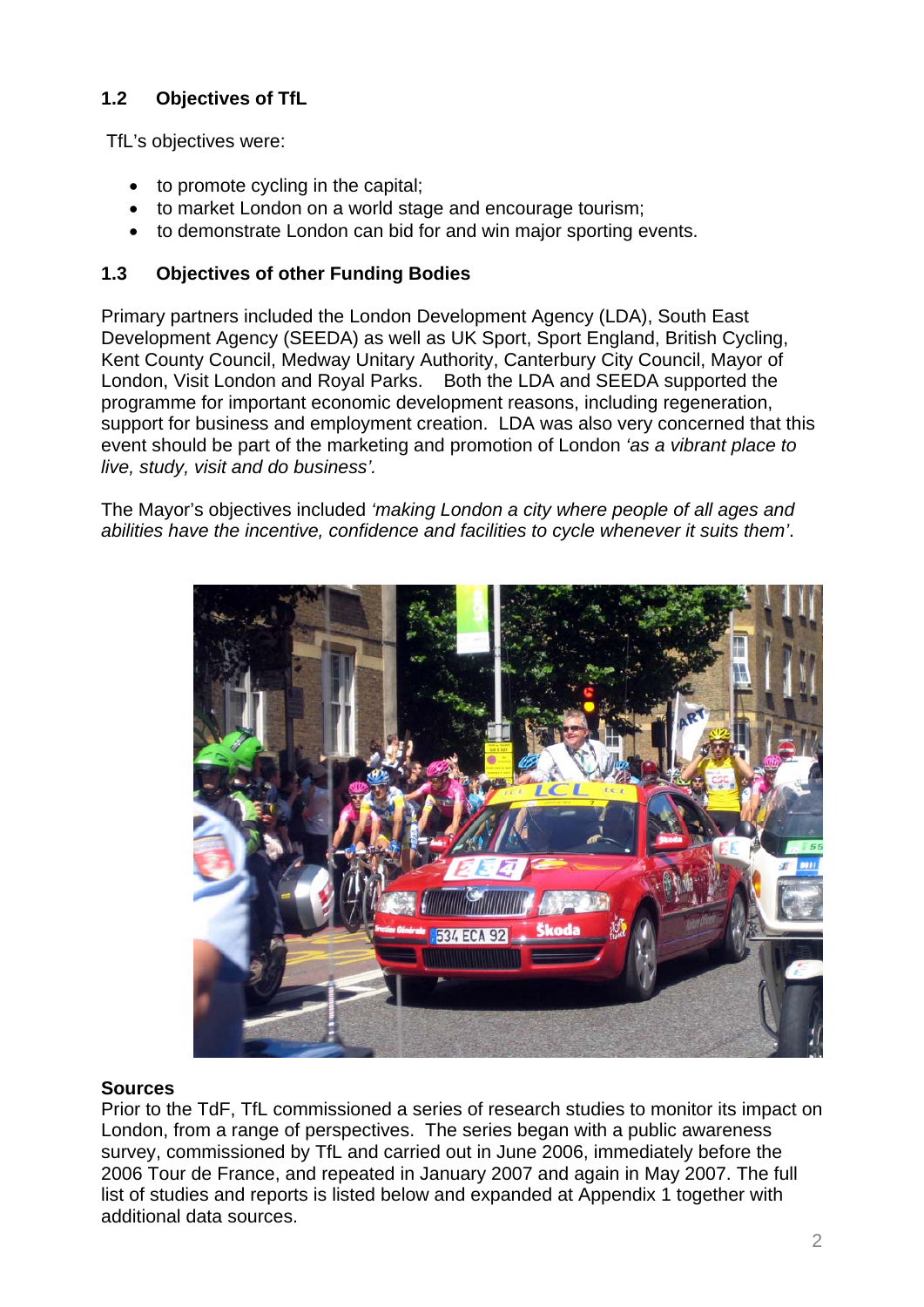| Table 1: Evaluation Studies Included in this Report |  |  |
|-----------------------------------------------------|--|--|
|                                                     |  |  |

| <b>Short Title &amp;</b>                                | <b>Source/Author</b>                                                            | <b>Content</b>                                                                                                  | <b>Numbers surveyed/</b>                                                                                                                                                                            |
|---------------------------------------------------------|---------------------------------------------------------------------------------|-----------------------------------------------------------------------------------------------------------------|-----------------------------------------------------------------------------------------------------------------------------------------------------------------------------------------------------|
| <b>Reference</b>                                        |                                                                                 |                                                                                                                 | <b>Participants</b>                                                                                                                                                                                 |
| 1. British Cycling Post<br><b>Event Summary</b>         | <b>British Cycling</b>                                                          | Summary of main<br>events                                                                                       | 2025 young people<br>participated                                                                                                                                                                   |
| 2.TdF Event<br>Satisfaction                             | Synovate                                                                        | Profile and satisfaction<br>study of the TdF events                                                             | 870 face to face interviews:<br>560 London over weekend;<br>310 in Kent Stage One only                                                                                                              |
| 3. Cycling Festival<br>Evaluation                       | Synovate                                                                        | Profile and satisfaction<br>study of the Cycling<br>Festival                                                    | 135 face to face interviews                                                                                                                                                                         |
| 4a.TdF Grand Depart<br>(1) Aug 2006                     | Synovate                                                                        | Part 1 of a multi-part<br>Awareness Study of the<br>TdF coming to London                                        | 876 telephone interviews with<br>London and Kent residents<br><b>June 2006</b>                                                                                                                      |
| 4bTdF Grand Depart<br>(2) Feb 2007                      | Synovate                                                                        | Part 2 of the<br><b>Awareness Study</b>                                                                         | 1638 telephone interviews:<br>837 with London and Kent<br>residents; 801 in Manchester,<br>Leeds. B'ham and Cambridge<br>Jan 2007                                                                   |
| 4c TdF Grand Depart<br>(3) June 2007                    | Synovate                                                                        | Part 3 of the<br><b>Awareness Study</b>                                                                         | 874 telephone interviews with<br>London and Kent residents<br>May 2007                                                                                                                              |
| 5. British Cycling Go-<br><b>Ride Review</b>            | <b>British Cycling</b>                                                          | Review of coaching<br>opportunities in primary<br>and secondary schools<br>and clubs                            | 1248 young people involved<br>2006/7                                                                                                                                                                |
| 6. July London<br><b>Omnibus Summary</b>                | <b>TfL</b>                                                                      | Survey of sample of<br>inner/outer London<br>Residents with views of<br>TdF + management of<br>London's Streets | 1003 telephone interviews:<br>weighted sample                                                                                                                                                       |
| 7. TfL Omnibus -<br>Attitudes to Cycling<br>Mar2007     | Synovate                                                                        | Survey of attitudes to<br>cycling among adults<br>and children in London                                        | 1208 telephone interviews.<br>Extended part of TfL regular<br>fieldwork.                                                                                                                            |
| 8. June London<br>Omnibus topline<br><b>Results</b>     | Mori for TfL                                                                    | Awareness of TfL                                                                                                | 1000 telephone interviews<br><b>July 2007</b>                                                                                                                                                       |
| 9. TdF Economic<br>impact                               | <b>Sports Industry</b><br>Research<br>Centre, Sheffield<br>Hallam<br>University | Economic importance<br>of the event                                                                             | 3960 face to face interviews:<br>2636 face to face interviews<br>in London over 3 days with<br>stakeholders and spectators;<br>1324 face to face interviews<br>Kent Stage One - spectators<br>only. |
| 10. Media<br>Assessment                                 | Carma                                                                           | Media evaluation -<br>assessment and value<br>of media coverage -<br>press, radio, TV                           | 6000 pieces of news<br>analysed from total of 20,000<br>generated ( $1st$ Jan 2006 - 31 <sup>st</sup><br>August 2007).                                                                              |
| 11. Case Study of<br>Deptford                           | Research by Dr<br>Andrew Smith,<br>University of<br>Westminster                 | Case study based on<br>Deptford of benefits to<br>peripheral urban areas                                        | Interviews with key<br>stakeholders<br>Desk top research including<br>review of media materials.                                                                                                    |
| 14. TfL Cycling for<br>Sport Study 3 <sup>rd</sup> Wave | Synovate                                                                        | Repeat interviews with<br><b>Cycling Club</b><br>Secretaries                                                    | Telephone interviews with 61<br><b>Cycling Club secretaries</b><br>Aug/Sept 2007.                                                                                                                   |
| 15. TLRN Cycling<br>Data Periods 1-6                    | <b>TfL</b>                                                                      | Periodic counts of<br>cycling flows                                                                             |                                                                                                                                                                                                     |
| A. Funder Objectives                                    | <b>TfL</b>                                                                      | Objectives for LDA;<br>SEEDA, UK Sport;<br><b>Mayoral Objectives</b>                                            |                                                                                                                                                                                                     |
| <b>B.</b> Equality Impact<br>Objectives & form          | <b>TfL</b>                                                                      |                                                                                                                 |                                                                                                                                                                                                     |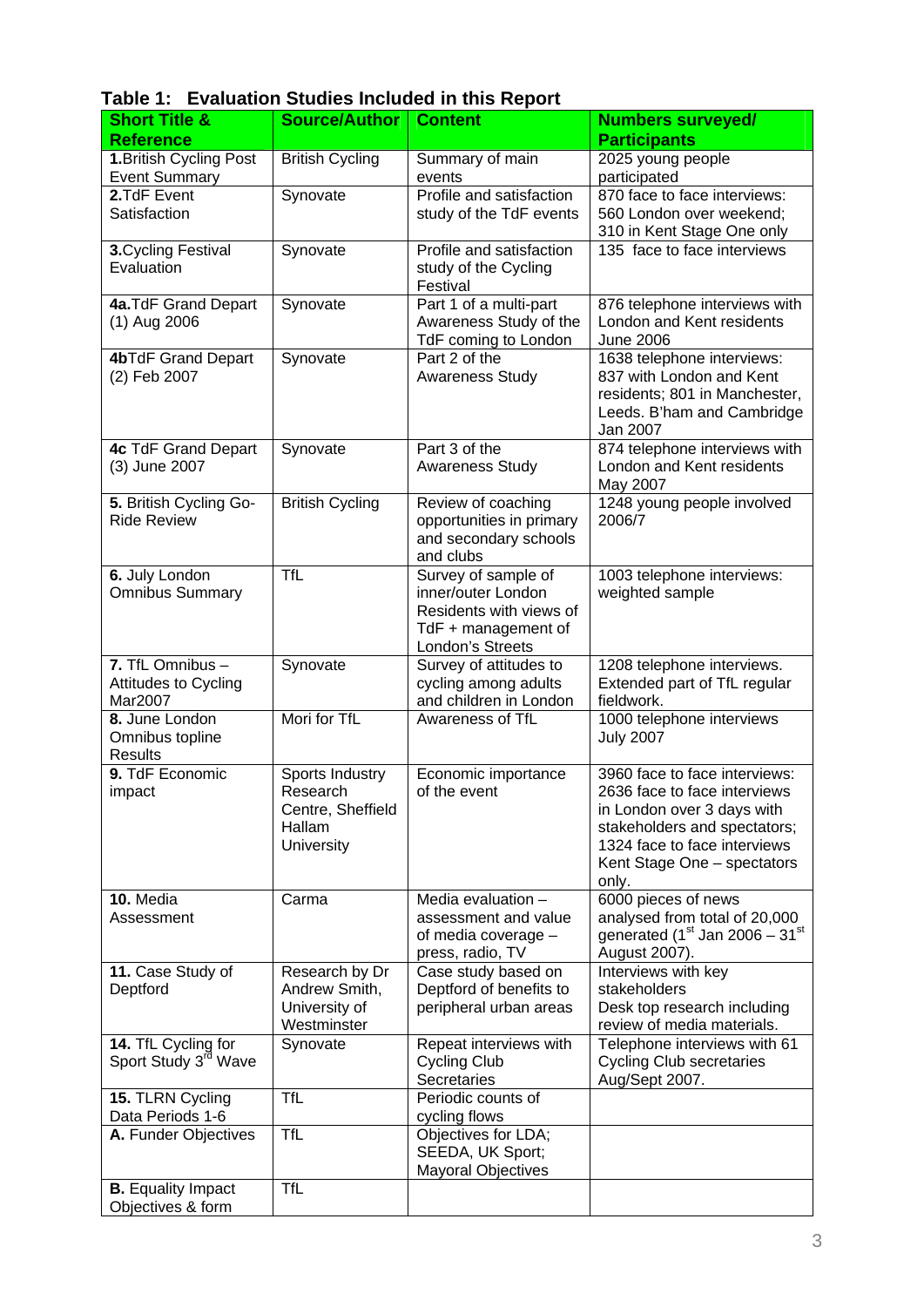# **2. METHODOLOGY**

This document has been prepared as an interpretative report suitable for presentation to a stakeholder audience and the media. The Executive Summary consists of both a general summary and a set of individual sheets of particular interest to each of the main partners.

The material analysed and shown above in Table 1, consists of three main types:

- surveys of the public specially commissioned in connexion with the TdF and related activities;
- regular ongoing surveys conducted to provide monitoring information on public attitudes and behaviour, especially in relation to cycling;
- reports submitted by other interested parties such as British Cycling (BC).

The methods used for each of these differ widely, as do the sample sizes, and the timespan over which they were conducted. Detailed correlations between data drawn from different surveys might therefore be potentially misleading. Nevertheless, where possible, reasoned inferences have been made from what the different surveys and reports can tell us about the impact of the TdF. The emphasis has been on identifying key messages for the partners, including some which may require further investigation or confirmation at a later stage.

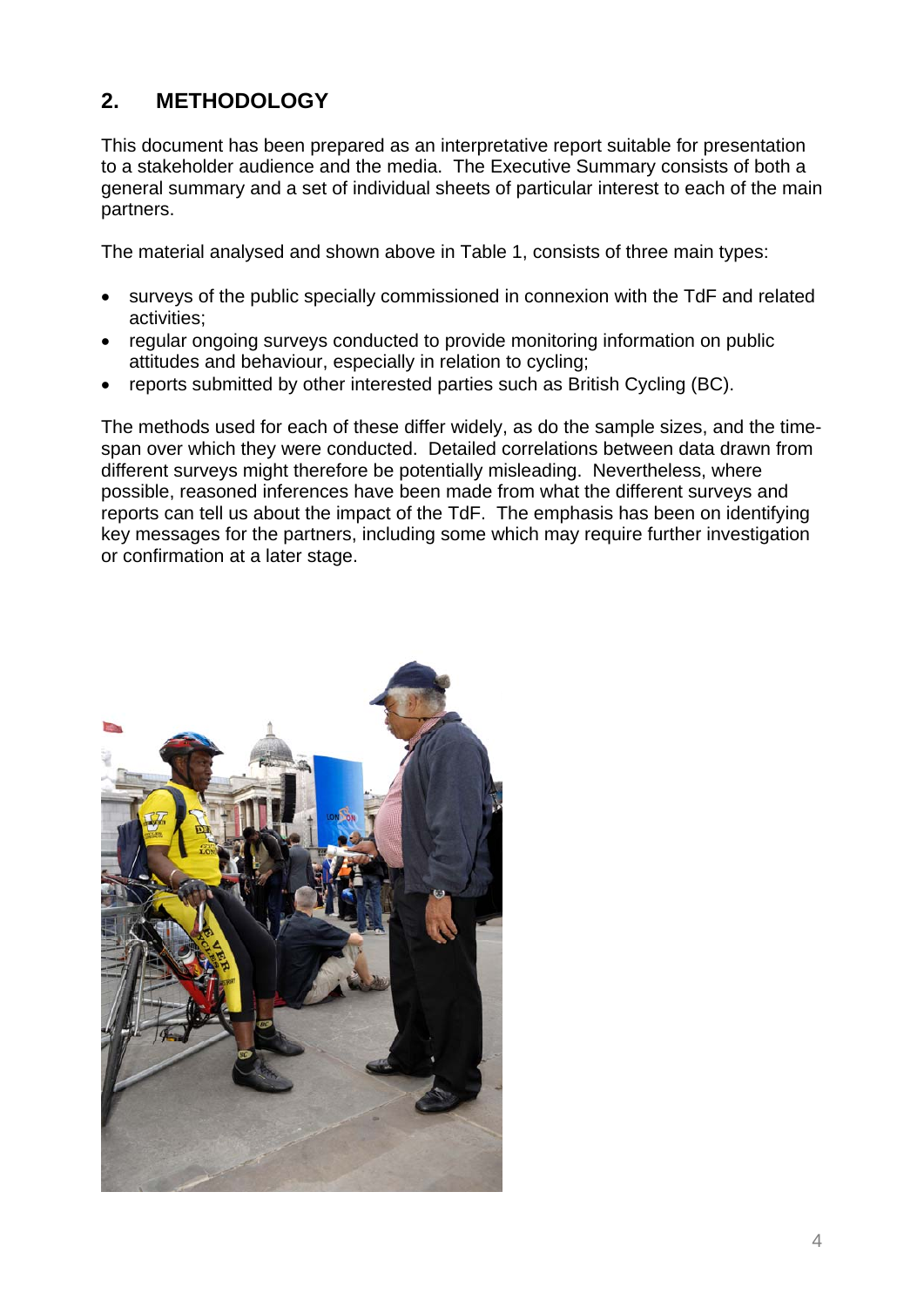# **3. DATA SUMMARY**

This chapter provides a summary of the factual information from the sources listed in Table 1. Evaluations of the event are reported in Chapters 4 and 5. The data summarised relates to the Tour de France itself and the associated events.

#### **3.1 Who knew about the Tour de France?**

Overall, there is clear evidence of TfL's success in developing and then maintaining a high profile for the TdF in London and the South East.

The findings are drawn from the three Awareness Studies. These studies were carried out in advance of the event to gauge people's developing knowledge of the event, and how they were finding out about it. The research was based on a sample of over 800 respondents, in three 'waves' or stages. The main research was telephone interviews in London and Kent, and there was also a telephone survey of event awareness in Cambridge, Manchester, Leeds and Birmingham.

| 1. June 2006 | Wave 1 |
|--------------|--------|
|              |        |

- 2. January 2007 **Wave 2**
- 3. May 2007 **Wave 3**

Key findings were:

- Event Awareness improved during the study period, from three in a hundred of respondents in London at the outset to one in ten by May 2007 spontaneously able to mention the TdF as a sporting event. For the Kent towns on the route of the TdF, the figures showed a more pronounced increase, from nine in a hundred in wave 1, to over a quarter by wave 3.
- After prompting by the interviewer, these figures improved to two thirds in London and almost nine out ten in the Kent towns in wave 3.
- Knowledge of the forthcoming event was strongest among those aged over 35, in social classes ABC1 and among white people (especially cyclists).
- Television was the most frequently cited way in which people found out about the TdF (almost a third in wave 3), followed by press (one quarter in wave 3).
- Perceptions of the impact of the TdF on London and the UK continued at a high, positive level through the survey period. Eight out of ten respondents in London and even more in Kent thought the TdF would impact positively on London and surrounding area.
- Knowledge of the TdF as a major sporting event ranked fourth, behind the FA cup, Wimbledon, and the Ashes, and ahead of Six Nations Rugby.

These figures compare with the more than half of Londoners who were aware that TfL had brought the TdF to London, while about the same number across London and Kent also felt that the venture fitted very well with TfL's role.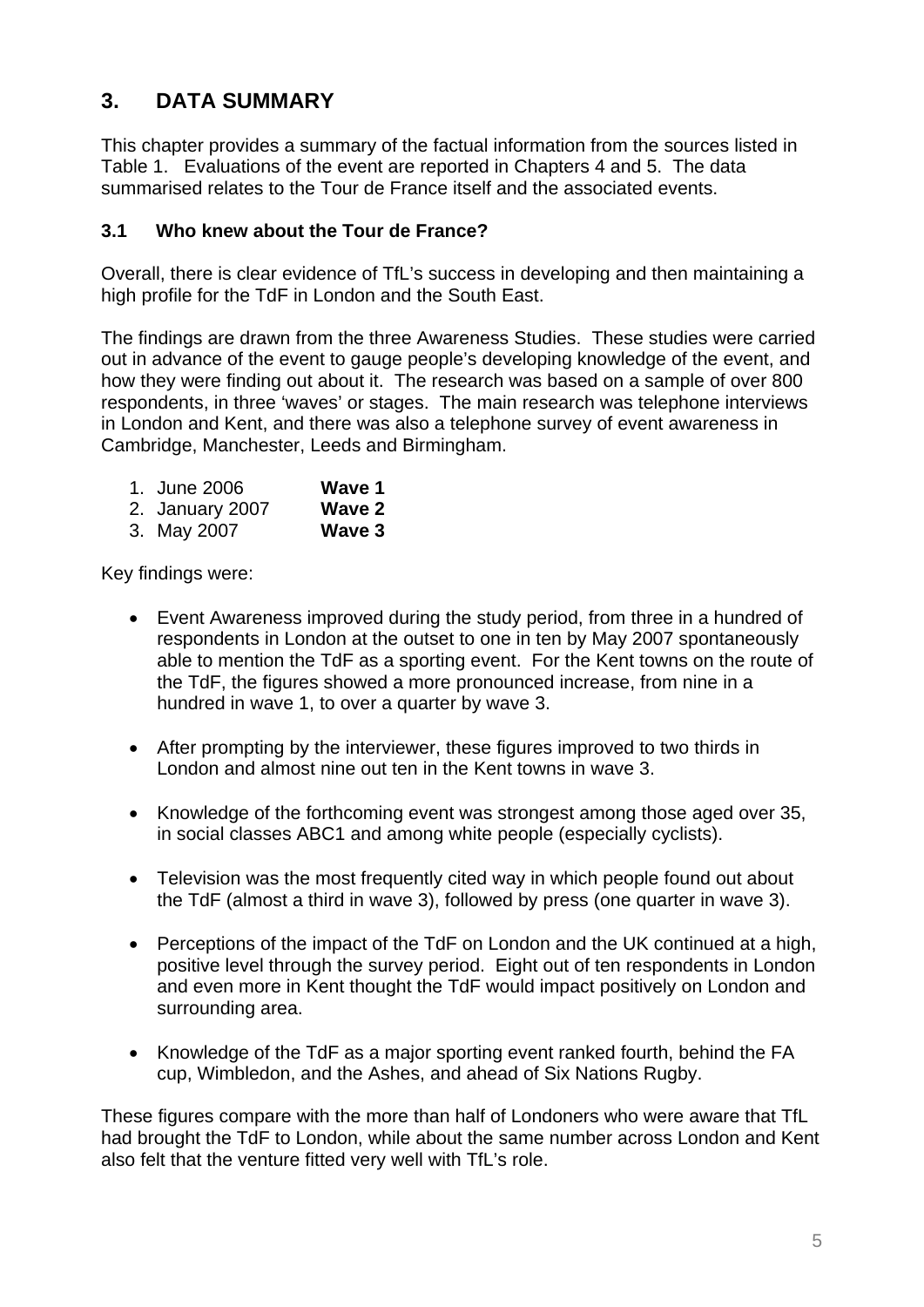# **3.2 Who Attended the Tour de France?**

#### *3.2.1 Numbers attending*

Overall it is estimated that around three million people watched the TdF in London and Kent, on the Saturday and Sunday. Total estimated numbers attending have been taken from a range of sources including the Police and local authorities.

In addition the July 2007 Omnibus Survey based on a telephone sample of 1,003 people from inner and outer London showed that 7% said they had attended a TdF event (current population estimate for London is 7,512,400, mid 2006 Office for National Statistics). 7% equates to 525,900 Londoners attending over the weekend – that is in the region of 260,000 per day allowing an audience at the opening ceremony and some responders visiting more than one event. Cross referencing this with SIRC figures which report that 28% of the crowd on Saturday was from London, the total crowd equals 100/28 x 26,000 which amounts to 928,571. This correlates with police and organisers' estimates.

High rates of London Underground use were reported and are borne out by TfL's own figures for that weekend, showing that an additional 960,000 single or 460,000 return tube journeys on Saturday  $7<sup>th</sup>$  July compared with the equivalent day in 2006. After allowing for Underground usage to other major events taking place that day, such as Live Earth concert at Wembley, Twickenham and Hampton Court Flower Show, this still results in 330,000 additional return journeys which could be attributed to attendance at the Tour de France Prologue. Since research reported in Table 2A above shows that around 22.5% of people attending this event travelled by tube, the conclusion is that there were 1.46 million spectators on the Saturday, suggesting that the estimated attendance figure of 928,571 was a conservative estimate.

However the estimate of 900,000 on Saturday is the base figure for the data in this report.

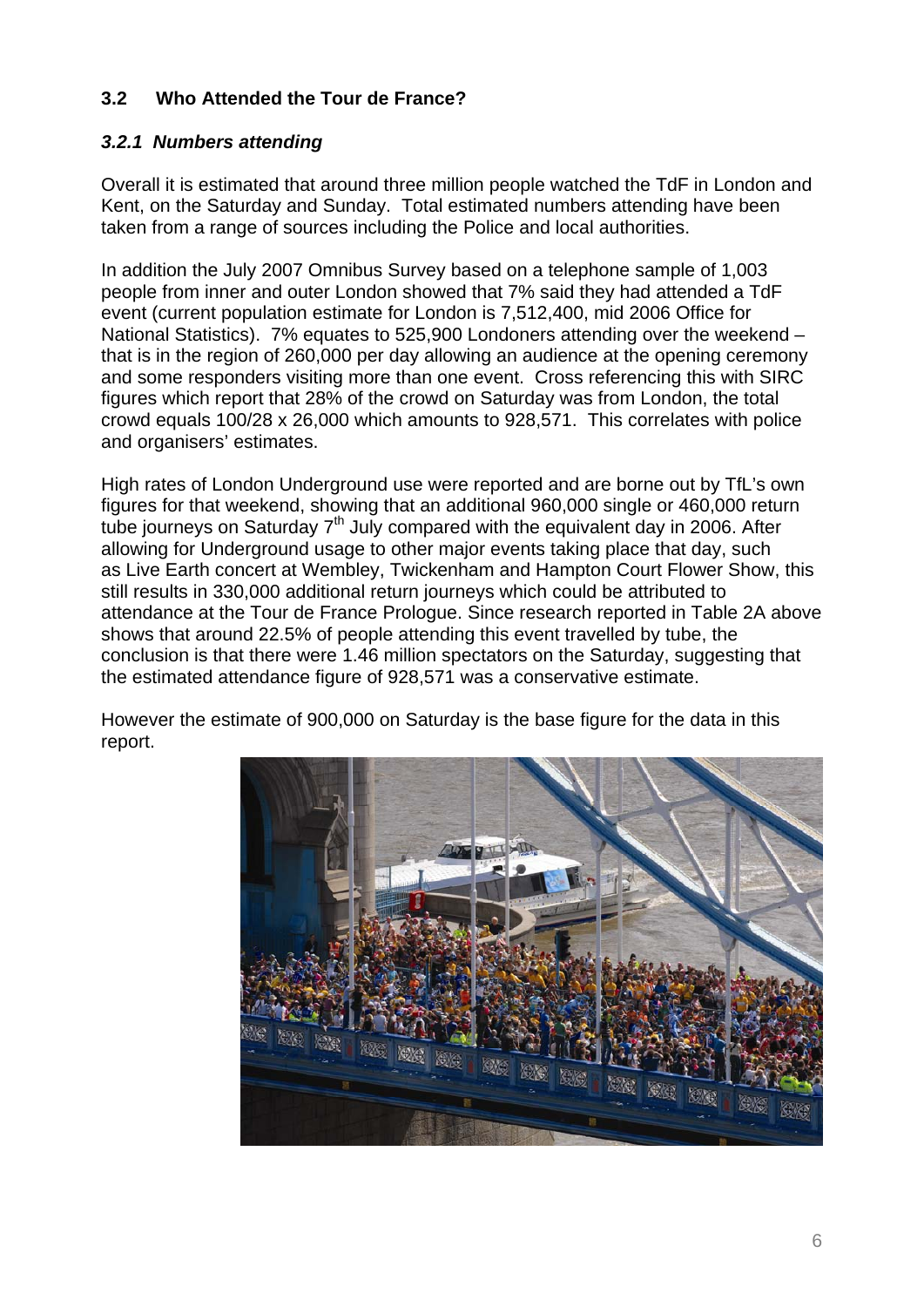#### *3.2.2 Profile of attendees at Tdf and related events in London*  **Table 2A: Comparative Profile of Attendees**

|                           | <b>TdF</b><br><b>Prologue</b> | <b>TdF (Sat and</b><br><b>Sun events</b> | <b>Cycling</b><br><b>Festival</b> | <b>TdF Stage</b><br>1 | <b>TdF</b><br><b>Stage 1</b> |
|---------------------------|-------------------------------|------------------------------------------|-----------------------------------|-----------------------|------------------------------|
|                           | and Stage 1                   | excluding                                | only                              | <b>Economics</b>      | <b>Synovate</b>              |
|                           | (Sat and                      | <b>Cycling</b>                           | (Sunday)                          | report data           | data                         |
|                           | Sun)<br><b>Economics</b>      | <b>Festival)</b><br><b>Synovate</b>      | <b>Synovate</b><br>data           |                       |                              |
|                           | report data                   | data                                     |                                   |                       |                              |
|                           | London                        | <b>London</b>                            | <b>London</b>                     | <b>Kent</b>           | <b>Kent</b>                  |
| Male                      | 70%                           | 64%                                      | 62%                               | 56%                   | 50%                          |
| Female                    | 30%                           | 36%                                      | 36%                               | 43%                   | 50%                          |
| Age                       | 16-29<br>22%                  | 16-34 40%                                | 16-34 39%                         | 16-29<br>17%          | 16-34 31%                    |
|                           | 30-59<br>69%                  | 35-54<br>48%                             | 35-54 46%                         | 30-59<br>69%          | 35-54 48%                    |
|                           | $60+$<br>10%                  | 11%<br>$55+$                             | $55+$<br>15%                      | $60+$<br>14%          | $55+$<br>21%                 |
| Socio economic            |                               | 81%<br>ABC1                              | ABC1 73%                          |                       | ABC1 71%                     |
| profile                   |                               | C <sub>2</sub> DE<br>15%                 | C2DE 24%                          |                       | C2DE 28%                     |
| <b>Disability</b>         | 4%                            | 4%                                       | 5%                                | n/a                   | 5%                           |
| Ethnicity                 | n/available                   | 82% white                                | 86% white                         | n/a                   | 97% white                    |
|                           |                               | <b>18% BAME</b>                          | 14%BAME                           |                       | 3% BAME                      |
| <b>Residence Greater</b>  | 28%                           | 53%                                      | 49%                               | Residence             | Residence                    |
| London                    |                               |                                          |                                   | <b>Kent 66%</b>       | <b>Kent 61%</b>              |
| Residence                 | 62%                           | 34%                                      | 38%                               | 34%                   | 34%                          |
| elsewhere UK              |                               |                                          |                                   |                       |                              |
| Residence outside         | 10%                           | 13%                                      | 13%                               | 4%                    | 5%                           |
| <b>UK</b>                 |                               |                                          |                                   |                       |                              |
| Method of travel          |                               |                                          |                                   |                       |                              |
| Foot                      | 13%                           | 13%                                      | 9%                                |                       | 37%                          |
| <b>Bike</b>               | 7%                            | 9%                                       | 16%                               |                       | 5%                           |
| Car                       | 5%                            | 17%                                      | 10%                               |                       | 38%                          |
| Train                     | 33%<br>24%                    | 28%                                      | 28%<br>28%                        |                       | 15%                          |
| Tube                      |                               | 21%                                      |                                   |                       | n/a                          |
|                           |                               |                                          |                                   |                       |                              |
| <b>Bus</b><br>Other/mixed | 4%<br>14%                     | 9%<br>n/a                                | 10%<br>n/a                        |                       | 2%                           |

# **Table 2B: Summary Profile of Attendees at TdF Events: Mode of Travel and Cycling Intentions**

| <b>Event</b>                         | <b>Profile</b>                                                | <b>Cycle to</b><br>Event? | <b>Will they cycle more?</b>                               |
|--------------------------------------|---------------------------------------------------------------|---------------------------|------------------------------------------------------------|
| <b>TdF</b>                           | <b>Typical cyclists</b><br>Kent - more average                | 8% in<br>London           | 2 in 5 said yes<br>(for London Saturday event 1<br>in $2)$ |
| Festival                             | <b>Typical cyclists</b>                                       | 31%                       | More women than men said<br>ves                            |
| Go-Ride                              | Young people (events<br>aimed at encouraging<br>young people) | not known                 | 3 in 5 interested in joining a<br>Go-Ride club             |
| LCC organised<br>ride to<br>Prologue | Two thirds were<br>women                                      | 100%                      | 7 in 10 said yes                                           |
| London<br>average                    | 13% of Londoners use<br>cycles – mostly for<br>leisure        | n/a                       | A third of Londoners said<br>they would consider it.       |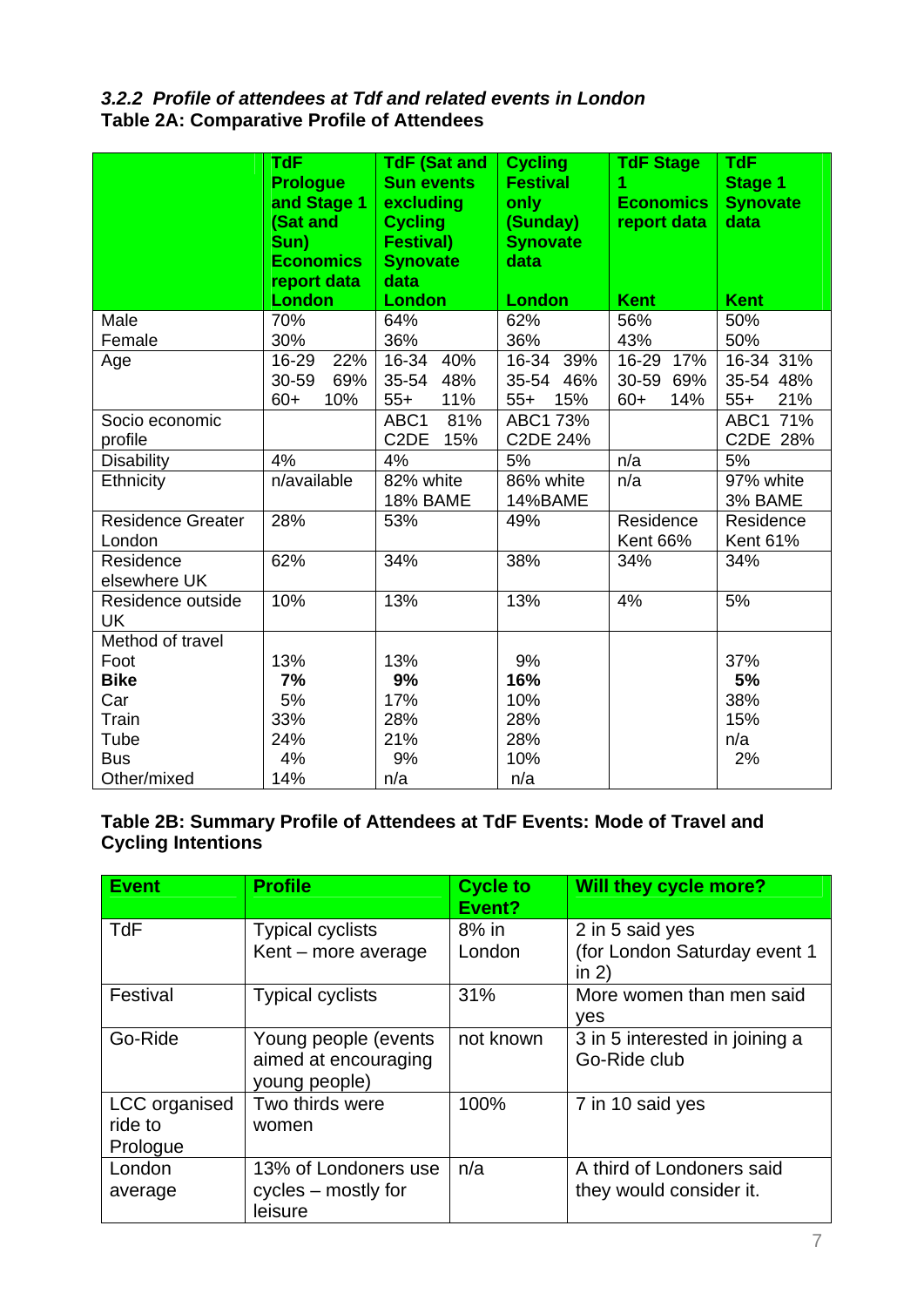#### *3.2.3 Who people came with*

There was a good spread of types of groups attending, showing a wide appeal. Overall, the picture is of a family and social event with people arriving with family and friends. However the solo attendance is also quite significant.



# **3.3 Economic Impact: Amounts Spent by People in Connexion with the TdF**

The total spend arising from TdF was £73 million in London, £15 million in Kent and a further £35 million of value generated by the extensive and favourable press coverage.

There is also evidence that the associated events of the TdF encouraged people from outside the UK to spend longer in London and that this need was well met by the hospitality industry.

As noted above in Table 2A the event attracted a large number of visitors from outside London. Some were day visitors, while others stayed in London, either commercially or with family and friends.

Access to the TdF and related activities was free, since the events took place on-street or in public open spaces. Expenditure by attendees therefore arose from ancillary needs, principally accommodation and food and drink.

For attendees from outside the UK, numbers of nights away from home were typically higher: One third expected to be away for  $4 - 6$  nights, a quarter for  $5 - 7$  nights, 16% for 8 – 10 nights and almost a quarter for more than ten nights.

|  |  |  |  | Table 4: Analysis of Spectator Expenditure - London |  |
|--|--|--|--|-----------------------------------------------------|--|
|--|--|--|--|-----------------------------------------------------|--|

| <b>Spectators</b>                  | $\%$ | <b>Expenditure per day</b> | <b>Total</b>     |
|------------------------------------|------|----------------------------|------------------|
| Commercial accommodation           | 25   | £116.33                    | £40.8 million    |
| Staying with family/friends        | 9    | £45.48                     | £5.9 million     |
| Day visitors                       | 20   | £26.15                     | £7.2 million     |
| London residents                   | 45   | £19.71                     | $£ 12.4$ million |
| <b>Total spectator expenditure</b> |      |                            | £65.6 million    |
| (rounded)                          |      |                            | (adjusted)       |

Expenditure from other groups, including cyclists, media, officials and other sponsors, amounted to more than £2.6 million. The organisational spend of £5 million brought the total up to more than £73 million in London.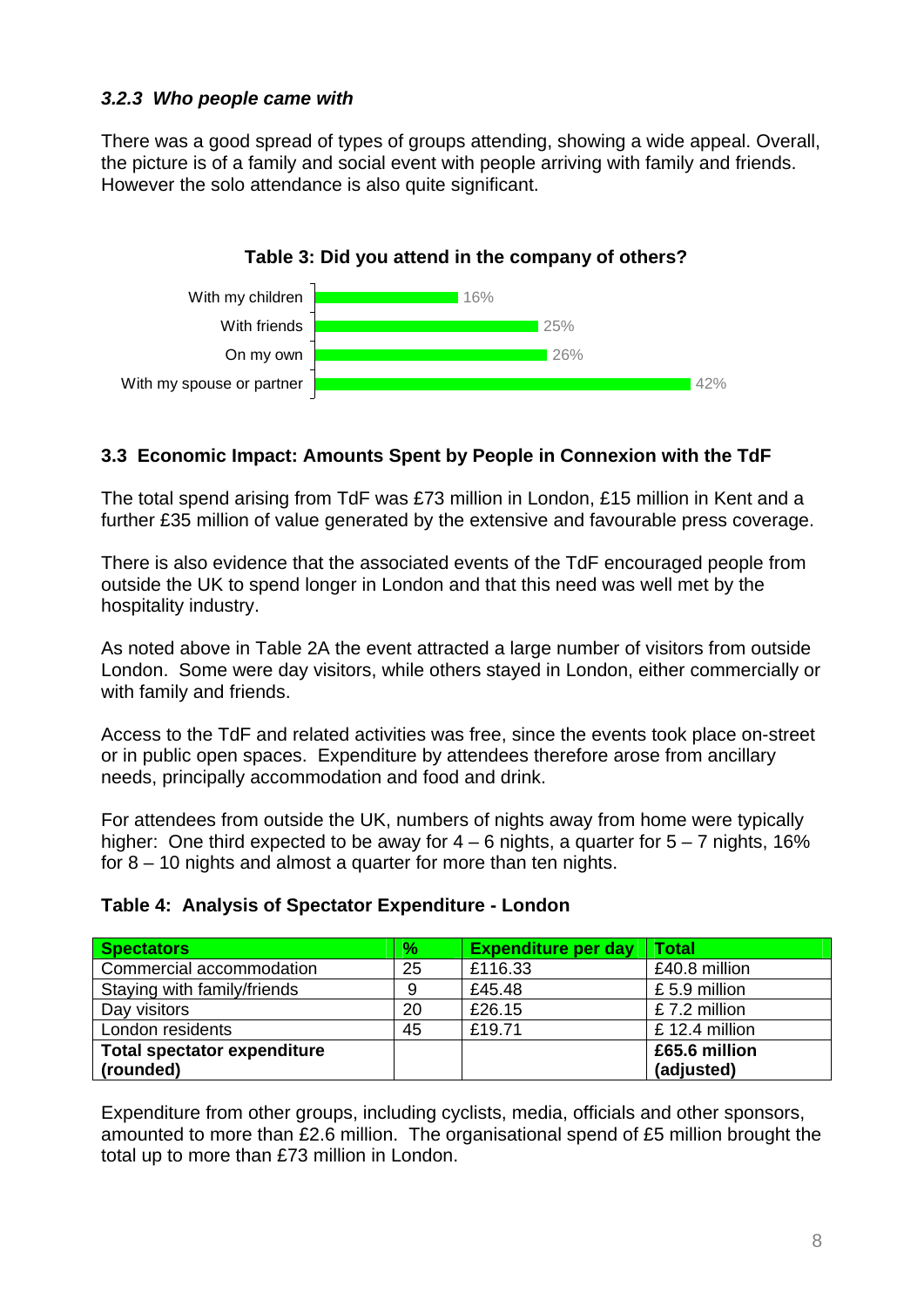#### **Table 5: Analysis of Spectator Expenditure - Kent**

| <b>Spectators</b>                               | $\%$ | <b>Expenditure per day</b> | <b>Total</b>                                      |
|-------------------------------------------------|------|----------------------------|---------------------------------------------------|
| Commercial accommodation                        | 13   | £61.84                     | £5.9 million                                      |
| Staying with family/friends                     |      | £20.99                     | £1 million                                        |
| Day visitors                                    | 20   | £18.82                     | £2.9 million                                      |
| Kent residents                                  | 61   | £9.42                      | £4.3 million                                      |
| <b>Total spectator expenditure</b><br>(rounded) |      |                            | £14.1 million plus<br>adjustment<br>£14.8 million |

The overall expenditure in Kent was estimated at around £15 million averaging £20 per person. Kent expenditure has a rather different profile as fewer spectators were from outside Kent.

#### **3.4 Media**

#### *3.4.1 Media coverage*

Media coverage was unprecedented and highly favourable to the TdF and the UK. An estimated £35 million worth of free publicity was generated from the 20,000 or so articles and news items in the period  $1<sup>st</sup>$  January 2006 –  $31<sup>st</sup>$  August 2007. The key messages received were that a world class event requires a world class host, and London scored well as in this respect.

In addition to the high overall level of media coverage there was also a much higher than average level of positive mentions (68% compared to an average of 50% for similar events).

The news coverage was especially favourable towards London as the host of both the TdF and the 2012 Olympics. The Spanish press, in particular, cited London as a premier host city. Overall, there was a broad geographical spread of news sources, including France, the US and the Netherlands. In addition, specific key messages were well targeted, for example the message emphasising TfL's commitment to cycle training, and the benefits of cycling to both the environment and health.

Inevitably, doping was an issue, but in general the media clearly separated this issue from any responsibility by the event organisers.

The London media was overwhelmingly favourable, and the small proportion of unfavourable comment was about doping. This was far outweighed by positive coverage including, cycling's health and environmental benefits.

Kent media also strongly and positively supported the event, although the build up to the event was short in duration compared with London. Kent had very high turn-outs, which were commented on by competitors, and reflected a close involvement with sponsors and partners to the event. High levels of enjoyment were noted, and a carnival-like atmosphere prevailed.

An interesting difference between British press coverage and elsewhere is the significantly higher levels of national press coverage in the UK compared with other countries (including France) where coverage tended to be in either Regional papers or concentrated in the specialist sports publications.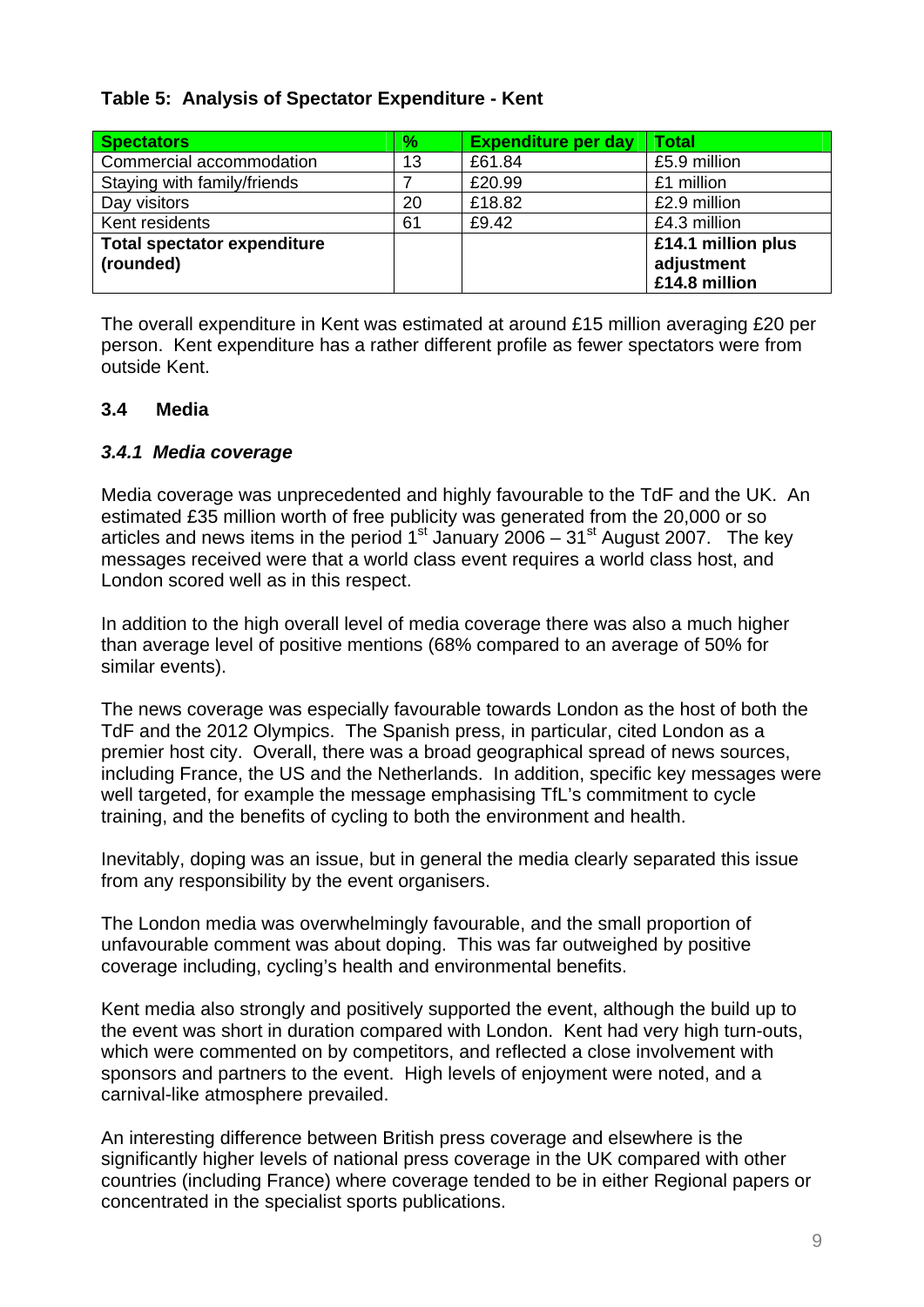#### *3.4.2 How people heard about the TdF*

More than 4 out of 5 Londoners saw or heard media coverage of some kind about the TdF. Of those, a total of more than a quarter said that it had encouraged them to attend an event.

Media coverage included a wide range of audio, electronic and printed sources.



Advertising and additional news coverage in the press and television were the means by which the majority in both Kent and London heard about the TdF. Individual websites by contrast were less well used but cumulatively, they were still an important source of information, particularly in London. The Internet was the most important source of information for cycling club secretaries who reported using it more frequently than cycling magazines.

Direct contact with friends was also an important means of information and interestingly billboards featured as another prominent source especially in Kent.

| Media                     | <b>Londoners</b> | <b>Kent Residents</b> |
|---------------------------|------------------|-----------------------|
| Advertising/printed press | 54%              | 59%                   |
| Advertising/TV coverage   | 45%              | 57%                   |
| <b>Through Friends</b>    | 23%              | 17%                   |
| <b>Billboards</b>         | 15%              | 26%                   |
| Via a website             | 26%              | 9%                    |
| <b>Local Council</b>      | 2%               | 13%                   |

#### **Table 6: How people heard about the TdF**

In addition to the main sources of information shown here, there were a range of other methods but none was mentioned by more than 7%.

Table 7 provides further information from TfL's own advertising about the sites and numbers of people reached. A further interesting finding is that the publicity caravan which preceded the race on Saturday  $7<sup>th</sup>$  July was seen by three in five people and was thought to be impressive by almost two thirds, of those who saw it.

However those outside London and Kent were more likely to have heard about the TdF from other sources than advertisements, press reports or television.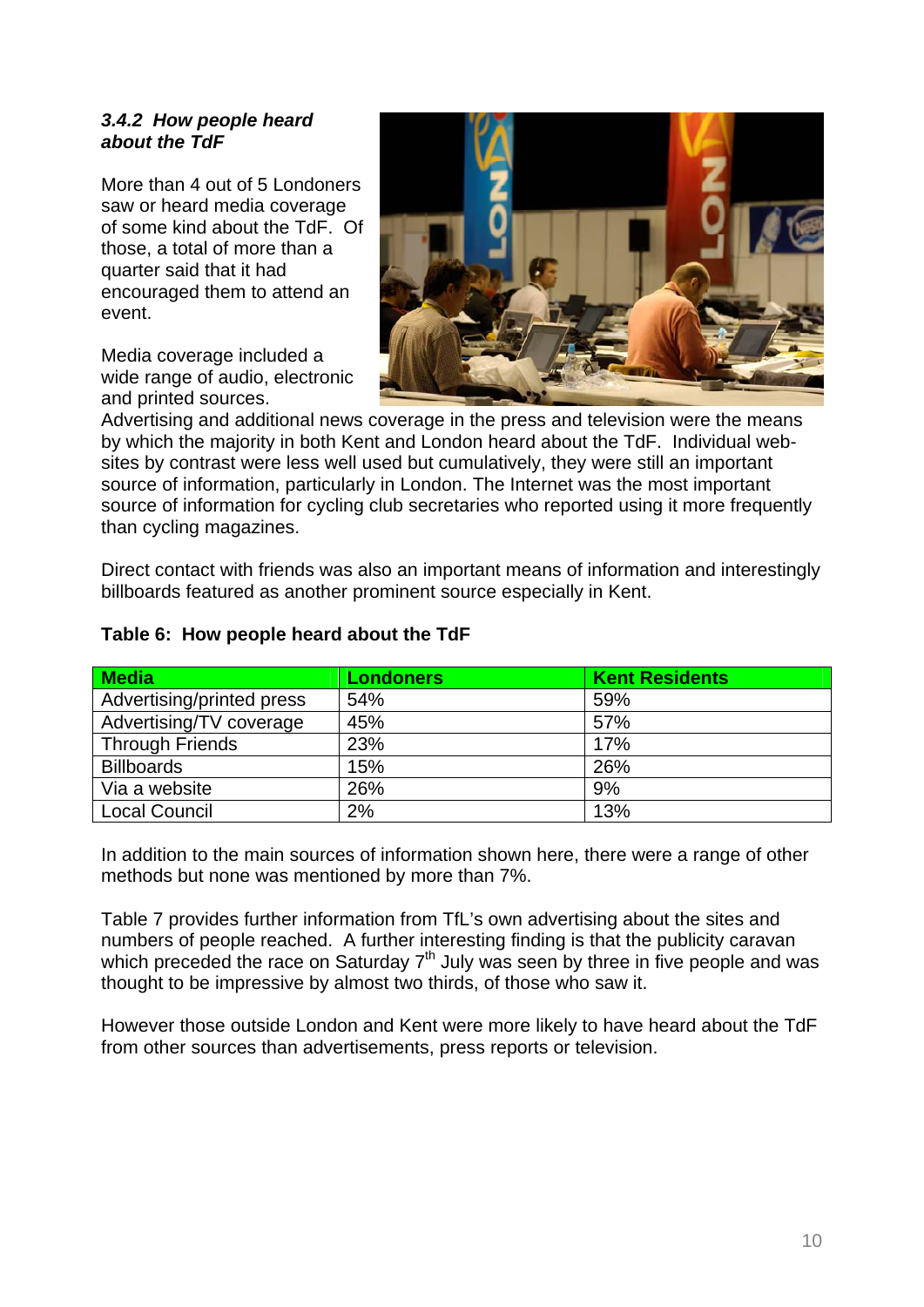#### **Table 7: Summary of advertising impacts**

|                                           | <b>Estimated individual adults</b> |
|-------------------------------------------|------------------------------------|
| <b>Media</b>                              | reached                            |
| <b>TV</b>                                 | 5,718,000                          |
| <b>Advertising on Buses</b>               | 1,210,310                          |
| <b>Road Facing Bus Routes</b>             | 1,141,609                          |
| <b>Underground Sites</b>                  | 90,276                             |
| <b>Tube Car End Panels</b>                | 691,028                            |
| <b>Poster Advertising</b>                 | 372,350                            |
| <b>Transvision: Large Screen Displays</b> | 1,155,573                          |
| <b>Press Advertising</b>                  | 1,622,062                          |

#### **3.5 Related Activities**

# *3.5.1 Cycling Festival*

The Hyde Park Cycling Festival was held on Sunday  $8<sup>th</sup>$  July 2007, the same day as the Grand Depart. The Festival was independent of the TdF itself, but strongly linked to it. The programme included over 350 elite international athletes competing in a wide variety of races. Competitions included Kick Bike races (showcasing footbikes without pedals), as well as Youth and Junior Time Trial Championships and a Women's National Cycling race. These races took place over 3.5km of the course which had, the previous day, formed part of the Prologue course.

The aim of the Festival was '*to further promote cycling in the capital in order to encourage greater fitness levels and to aid in reducing car use*'. Data about the Festival attendance were drawn from 135 face-to-face interviews conducted in Hyde Park throughout the day of the event.

As with the TdF, most people (almost three quarters) came to the Festival with someone else. It seems that this was very much a social occasion, with potential for all the family to enjoy, since almost one in six came with their children.

Interviewees at the Festival were asked which parts of the programme they had or specifically intended to see.

#### **Table 8: What did they see or plan to see at the Cycling Festival?**

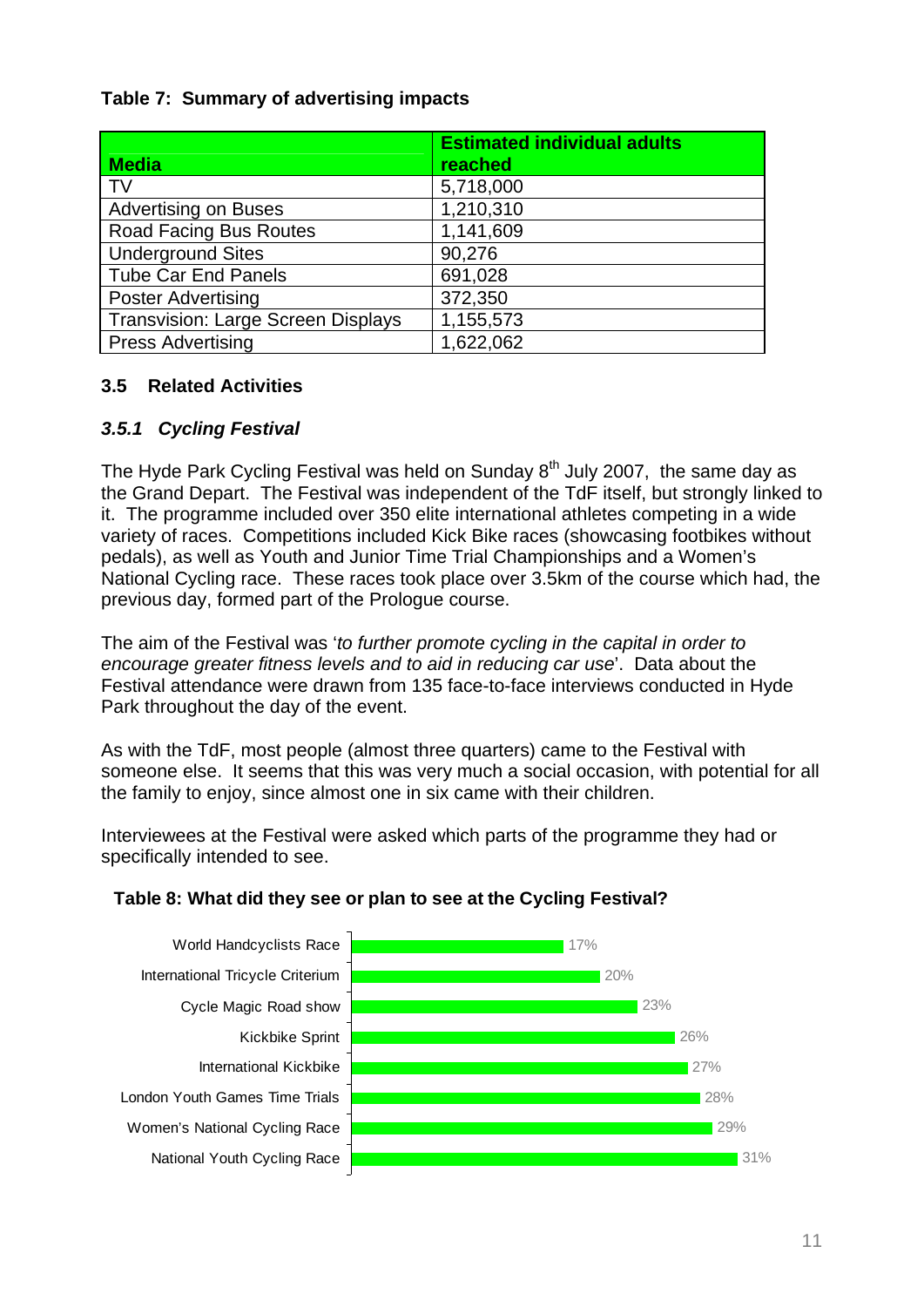Interestingly about half of those interviewed *'had no specific intention to attend any particular event and presumably therefore, were there to wander around and to attend the events which caught their eye'.* 

# *3.5.2 Go-Ride*

Over the weekend of 7-8 July, BC supported 'Come and Try It Events' across London and Kent through its Go-Ride development programme.

As the bullet points below indicate, the events were very successful at reaching out and engaging young people who were not currently engaged in the sport.

- Overall almost two thirds of young people that took part in the Go-Ride activities are now interested in joining a Go-Ride Club.
- Over 900 young people attended 'come and try it' sessions at the People's Village. Fully qualified BC coaches delivered all sessions.
- Of the young people attending, 790 were not previously Go-Ride club members, but over half of them subsequently said they were now keen to join a club.
- Across the London Boroughs 1193 young people were engaged in various cycle related events.
- Attendance by young people at other community-orientated cycling events in the South East were:

| Canterbury                    | 237 |
|-------------------------------|-----|
| Maidstone                     | 80  |
| Gravesend                     | 229 |
| Tonbridge                     | 68  |
| <b>Greenwich Park</b>         | 151 |
| <b>Bexley</b>                 | 118 |
| that weekend a total of 2025: |     |

- Across all events that weekend a total of 2025 young people were involved.
- Away from the south-east, 27 other cycling clubs ran events to coincide with the TdF, attracting an average of 40 participants. BC estimate that a further 1500 young people additional to the numbers given above had the opportunity to try a Go-Ride session.

#### *3.5.3 LCC Rides to the Prologue Event*

TfL teamed up with the London Cycling Campaign (LCC) to deliver a series of guided rides, targeted at up to 2,000 novice, returnee, family and child cyclists, led by the LCC's borough groups members from different locations in outer London. The rides converged on an exclusive access enclosure alongside the Prologue course for a trackside viewing experience. Riders were led home again at the end of the day. Preliminary analysis of the evaluation forms indicates that this event attracted a range of age groups, and a substantial majority of women. This suggests that an organised and safe environment may encourage more women to participate. This is underlined by the finding that three quarters said that the event had encouraged them to cycle more. These are preliminary estimates as LCC were unable to provide the data in time for this report.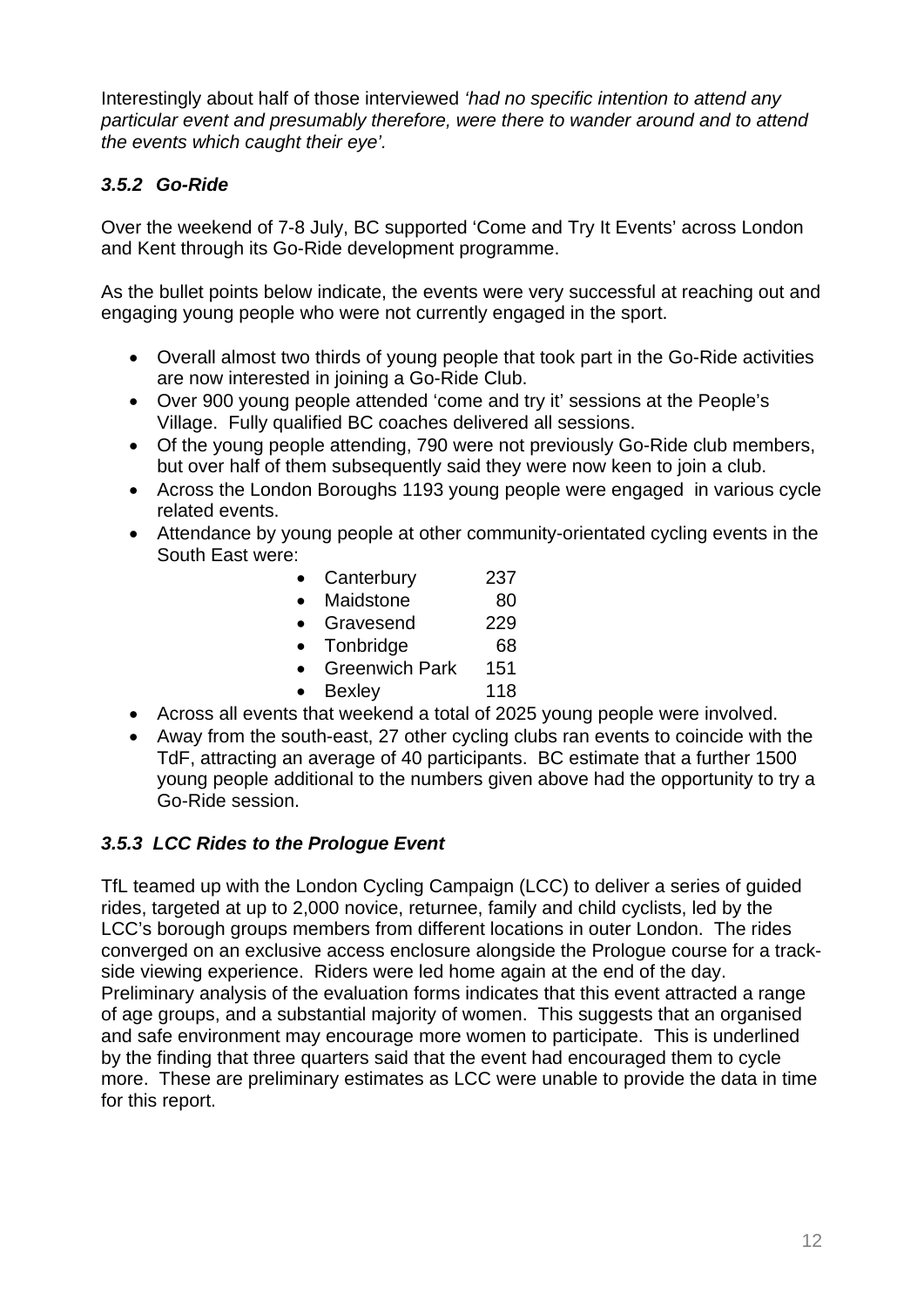# *3.5.4 TfL Cycling for Sport*

Synovate interviewed the secretaries of cycling clubs on a regular basis, and the latest interviews, which took place in August and September 2007 have provided the following findings:

- Two thirds of clubs organised parties for members to attend the event.
- More than half the club secretaries interviewed believed that the London Event has stimulated interest in the sport.
- One quarter believe that the event has had a positive impact on membership.
- Following the TdF the proportion of under 25s who are very interested in cycling has increased.
- Cycling club membership is overwhelmingly male, but the greater media coverage has helped to increase interest in cycling. More than a third of club secretaries reported increased expressions of interest in joining their clubs, while a quarter had already gained new members.

While these findings are an encouraging start, it raises the issue of ensuring cycling clubs do actually build on and consolidate the boost given to cycling by the success and public participation in the TdF.

# *3.5.5 Local Authority and other organisations' activities*

Apart from the key events in Central London, London Boroughs and Kent Councils along the route also set up a wide range of associated events which added to the cumulative impact of the TdF. A summary of some of the activities is given at Appendix 2.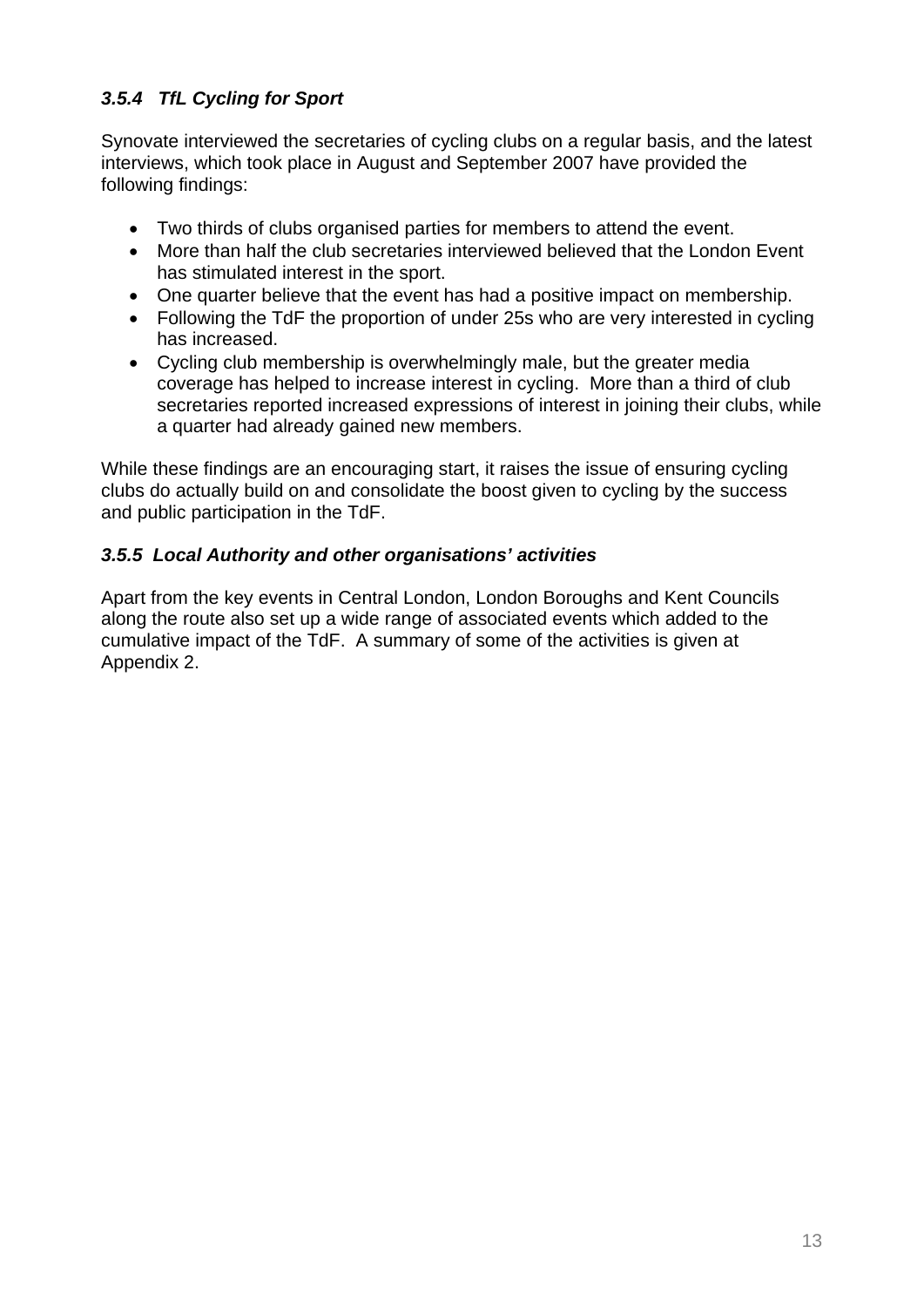# **4. SATISFACTION WITH THE TDF AND RELATED EVENTS**

Overall 8 out of 10 people interviewed said that the TdF was the main reason for being out on the day. A related finding was that just over half of attendees at the Festival said they would have been unlikely to come to the Festival if the TdF had not been held over the same weekend.

It seems evident from the surveys that the combination of cycling and community related events in Hyde Park, and the arrangements for the TdF, including the Prologue on Saturday 7<sup>th</sup> July, worked well together to produce an overall event that was both well attended, and received high levels of approval from those attending.

#### **4.1 Assessment Ratings for the Tour de France and Related events**

A range of features were surveyed at the TdF, the People's Village and the Cycling Festival in order to assess the satisfaction of attendees. The results showed high levels of satisfaction with very few being dissatisfied. Of those who were satisfied most were very satisfied.

|                                                | <b>Satisfied</b> | <b>Neither</b><br>satisfied | <b>Dissatisfied</b> |
|------------------------------------------------|------------------|-----------------------------|---------------------|
|                                                |                  | nor<br>dissatisfied         |                     |
| The TdF as a spectacle                         | 60%              | 34%                         | 4%                  |
| The Cycling Festival as a spectacle            | 67%              | 30%                         | 3%                  |
| Information available on the day - TdF         | 49%              | 37%                         | 12%                 |
| Information available on the day - Cycling     | 50%              | 41%                         | 7%                  |
| Festival                                       |                  |                             |                     |
| Facilities available for the public - TdF      | 44%              | 47%                         | 8%                  |
| Facilities available for the public - People's | 47%              | 45%                         | 8%                  |
| Village                                        |                  |                             |                     |
| Facilities available for the public - Cycling  | 53%              | 40%                         | 6%                  |
| Festival                                       |                  |                             |                     |
| Stewarding - TfL (taken to mean general        | 60%              | 34%                         | 4%                  |
| organisation and management)                   |                  |                             |                     |
| Stewarding - Cycling Festival                  | 61%              | 31%                         | 4%                  |
| Entertainment value - People's Village         | 52%              | 40%                         | 8%                  |
| Entertainment value - Cycling Festival         | 64%              | 33%                         | 2%                  |
| Availability of refreshments - People's        | 56%              | 36%                         | 8%                  |
| Village                                        |                  |                             |                     |
| Having appeal for people of all ages $-$       | 62%              | 35%                         | 3%                  |
| People's Village                               |                  |                             |                     |
| Having appeal for people of all ages $-$       | 74%              | 23%                         | 2%                  |
| <b>Cycling Festival</b>                        |                  |                             |                     |

#### **Table 9: Assessment ratings**

Large screens were erected along the route to add to people's view of the event at a distance. One-third of attendees in London on Saturday  $7<sup>th</sup>$  July and four in ten Kent attendees on Sunday said they had seen the screens. The majority thought they impacted positively on their enjoyment.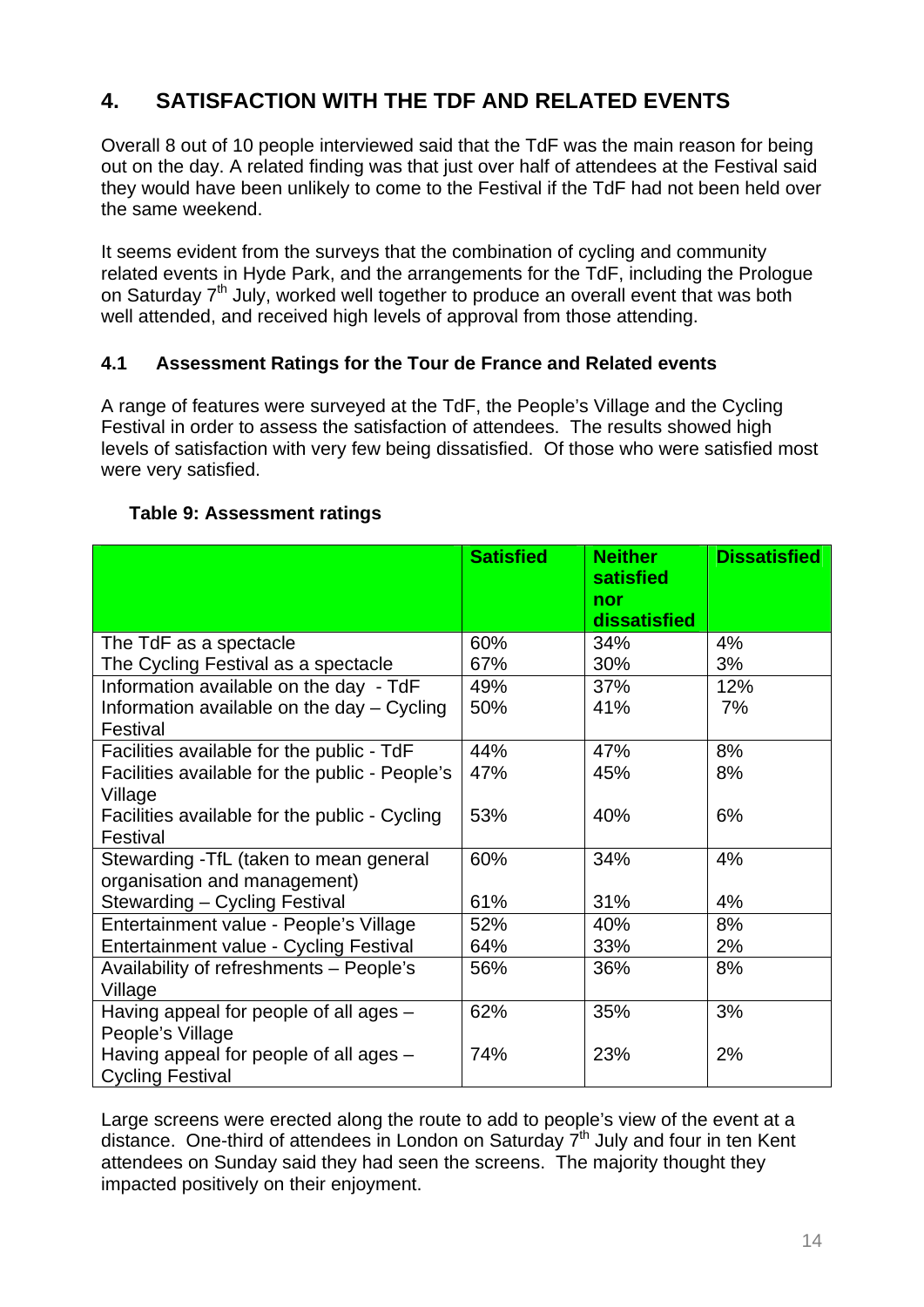# **4.2 Scope for Improvements**

Almost two in five of attendees at the Festival and half of those attending the TdF could not think of anything they would like improved. This indicates a very high level of satisfaction.

There is some information available from the event satisfaction surveys about what people would like to see at similar events in the future, although no dominant pattern emerges either among the TdF or the Cycling Festival attendees:

*Suggestions made included:* - all supported by typically by around 5% of respondents.

- Have a repair shop/repair demonstration/information about cycle maintenance
- Different racing track/road/trials/international
- Different cycling for disabled/blind/veterans
- More publicity or information
- Better advertising
- More food stalls/different food
- More public lavatories

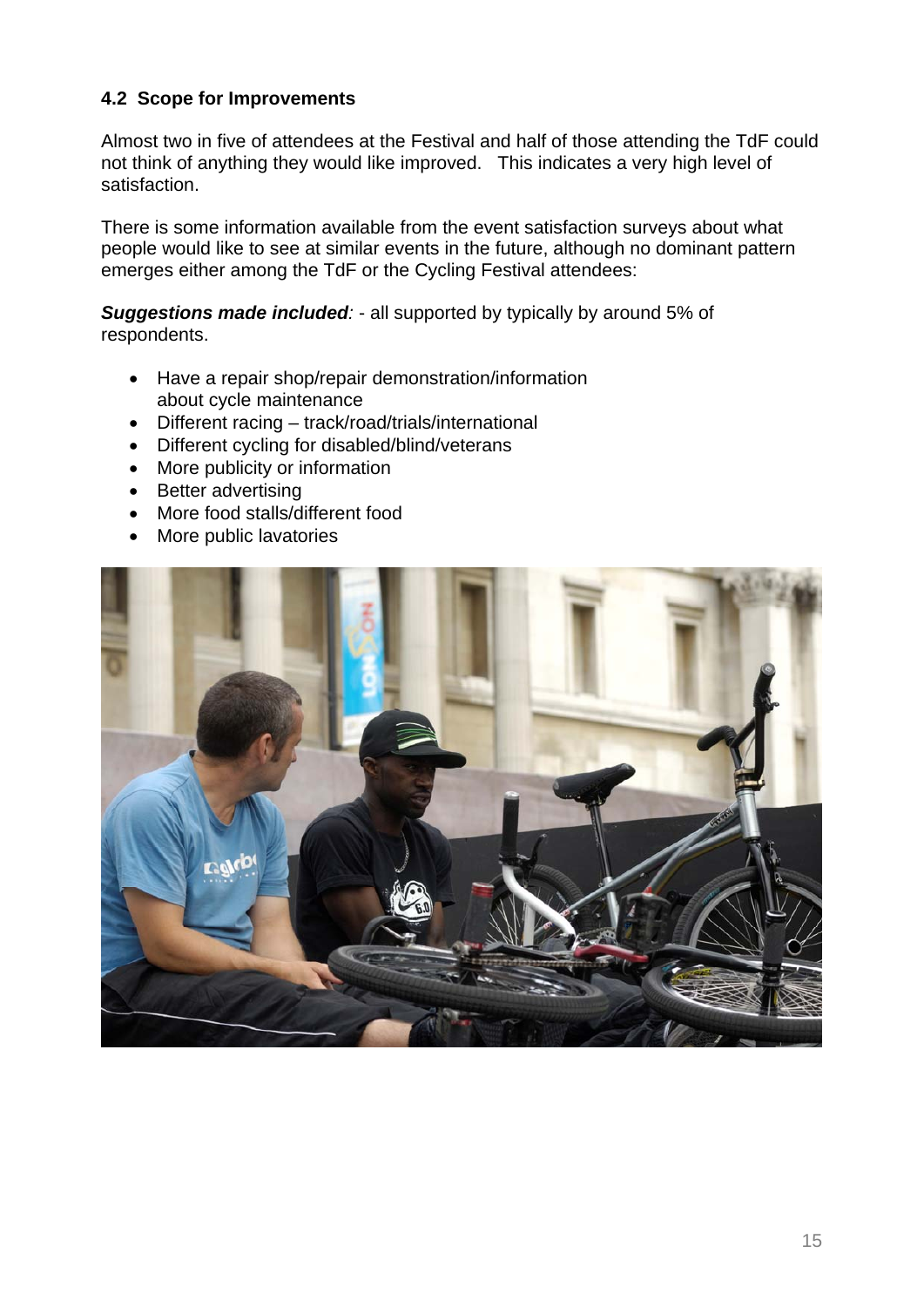# **5. CYCLING BEHAVIOUR AND IMPACT ON ATTITUDES**

A diversity of information is available about present patterns of cycling behaviour. From the studies commissioned by TfL there is clear indication of people's willingness to consider increasing their journeys by bike. Analysis of cycle flows show an 83% increase in cycling since 2000.

The most recent TLRN data shows that cycling levels continue to be maintained above TfL's target. Although, cycle flows are seasonally variable and despite a cold summer there is still a 10.5% increase in cycle levels on TLRN relative to the previous year.

One major caveat is that it is difficult to know whether cyclists would, given the right incentives, make more trips than they do now, and whether their trips by bike would replace journeys by other modes. Similarly, if more people take up cycling regularly, would this mean a net addition to their total trips or would they substitute cycling for other modes? From a health point of view, these distinctions may not matter, but as part of reducing congestion they are much more important.

What is also not known is how and whether greater interest in cycling for sport translates into the greater use of a bike for other types of journey. In this context it is interesting to note that spectators at the TdF had much higher rates of bike ownership and use than the general population of London.



#### **Table 10: Did the spectators at the Tour de France have, or use, a bicycle?**

This contrasts with one third among Londoners as a whole.

#### *Will those who attended TdF cycle more?*

Some indication of trends may be seen from a projection of cycling activity levels over time and the stated intentions of respondents. The Satisfaction Survey of attendees at the TdF showed that four out of ten thought they were likely to cycle more after seeing the event.

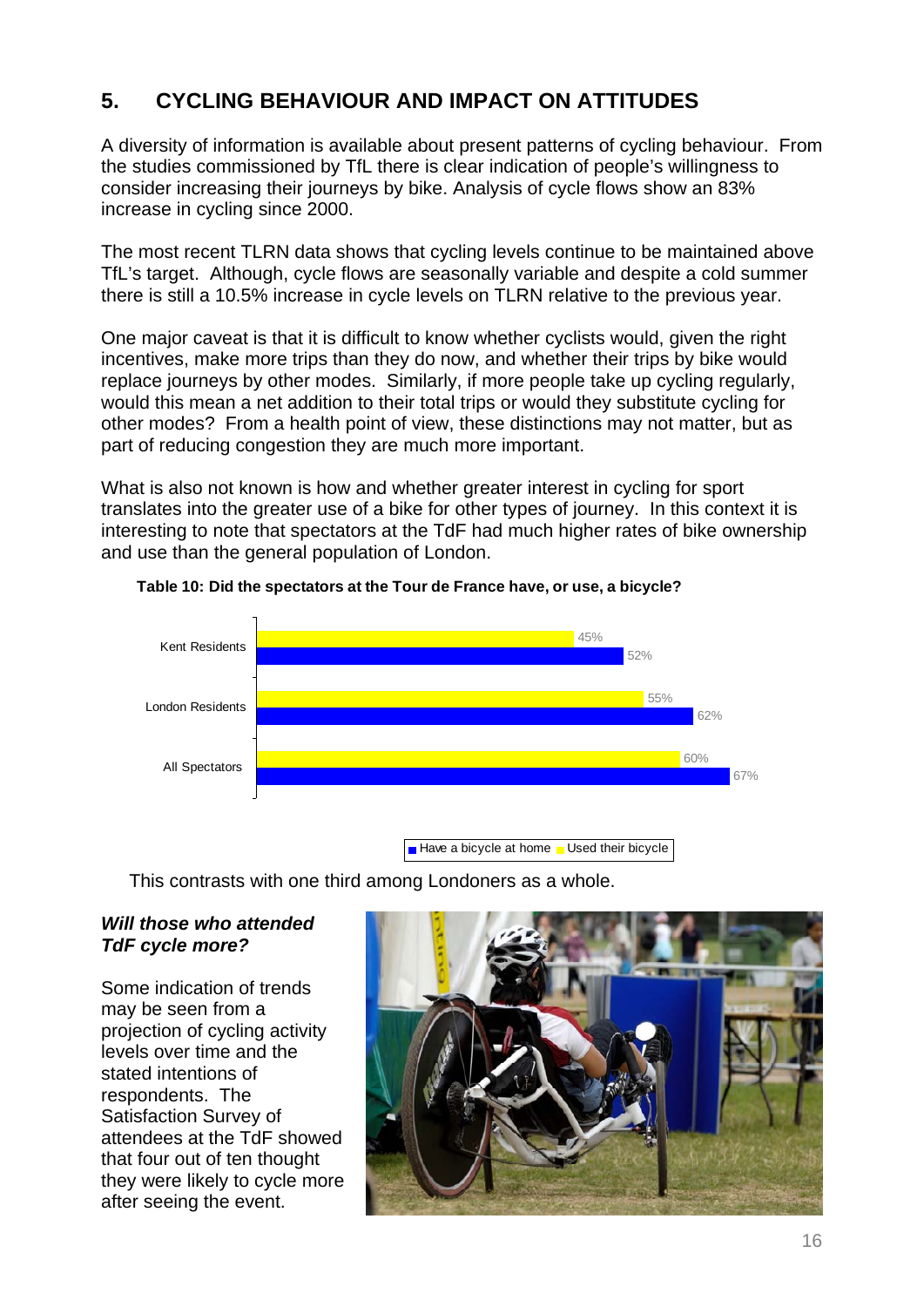#### Table 11: Future intentions?



- Those who thought they would be motivated to cycle more were also asked, as part of the Satisfaction Survey, what kind of cycling they would choose. Almost two thirds thought this would be for leisure purposes.
- In contrast, very low percentages in either location thought they would cycle more to work, university, college or school (4% overall) or to go shopping (2% overall).
- Women, those aged 16 34 and social classes ABC1 were the most likely among cyclists to say that their participation rate had gone up.

These results raise the important question of how best to capitalise on the success of the TfL event. In particular, how the greater enthusiasm for cycling as a leisure activity expressed by those attending the TdF can be transformed into a substitute for journeys by car or public transport. Further information about the wider context of cycling in London which is relevant to this question is given at Appendix 3.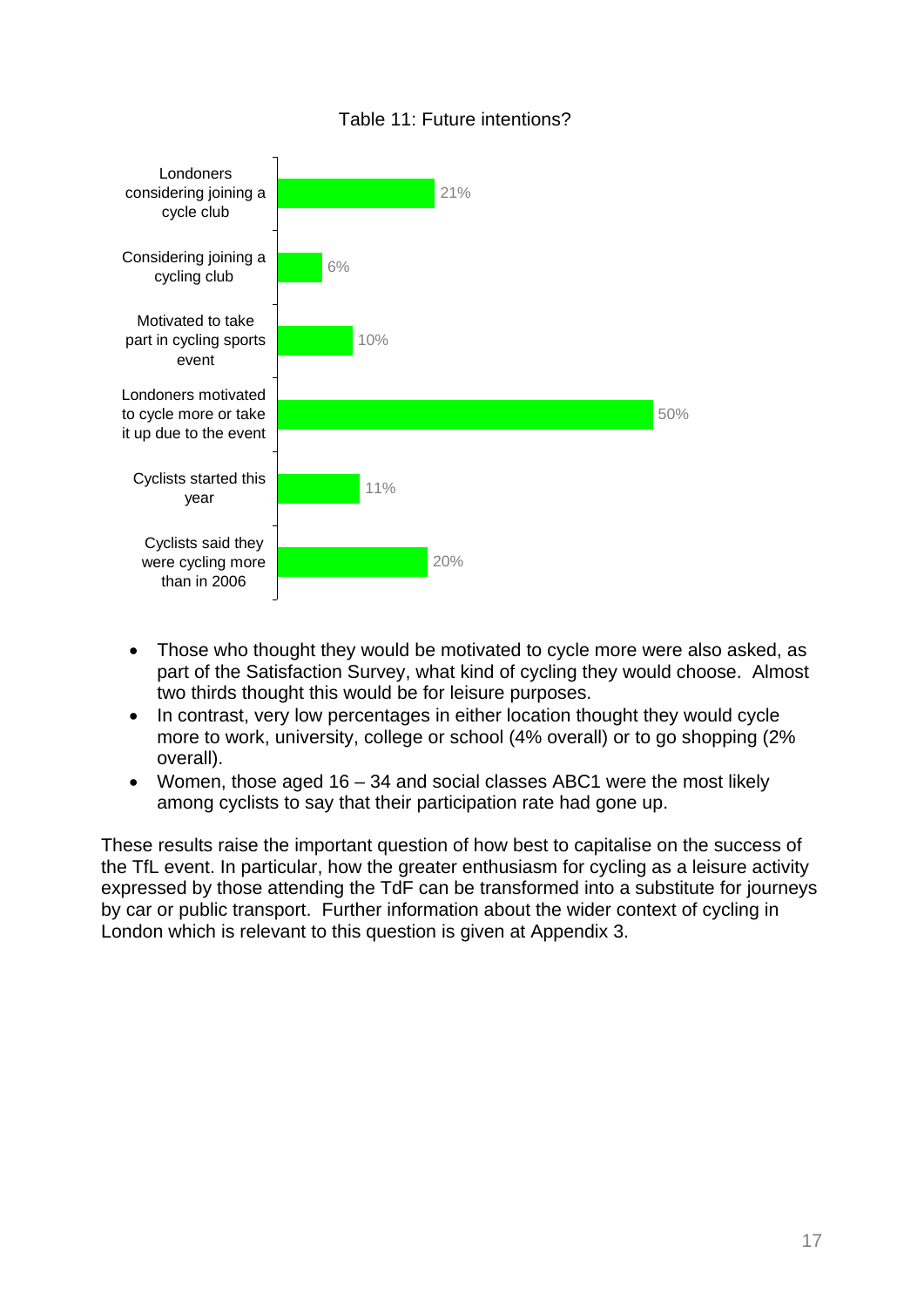# **Appendix 1: List of reports**

- 1**.** Cycling Numbers Post Event Summary
- 1a Go-Ride and Tour de France
- 2. Customer Event Satisfaction
- 3. Cycle Festival Evaluation
- 4. Customer Awareness Reports: 4a 8/06, 4b 2/07, 4c 6/07
- 5. British Cycling Review (5a) and Summary (5b)
- 6. Omnibus summary with data
- 7. Attitudes to Cycling
- 8. Event awareness
- 9. Economic Importance
- 10. Media Assessment
- 11. Borough Studies
- 12. Kent County Council Canterbury data
- 13. London Cycling Campaign
- 14. Cycling for Sport
- 15. TLRN Cycling Data Periods 1-6

#### **Other documents**

- A Funder Objectives
- B Equality Impact Assessment and form

#### **Other Sources of Information**

London Cycling Campaign 'Grand Depart, Tour de France 2007: Associated Events – Community Activities. Appendix A'

Amaury Sport Organisation 'Debriefing Tour de France 2007;'; Debriefing Tour de France 2006'

TfL - Media Plan for Tour de France

TfL supplied data on Tube journeys weekend of Saturday  $7<sup>th</sup>$  and Sunday  $8<sup>th</sup>$  July 2007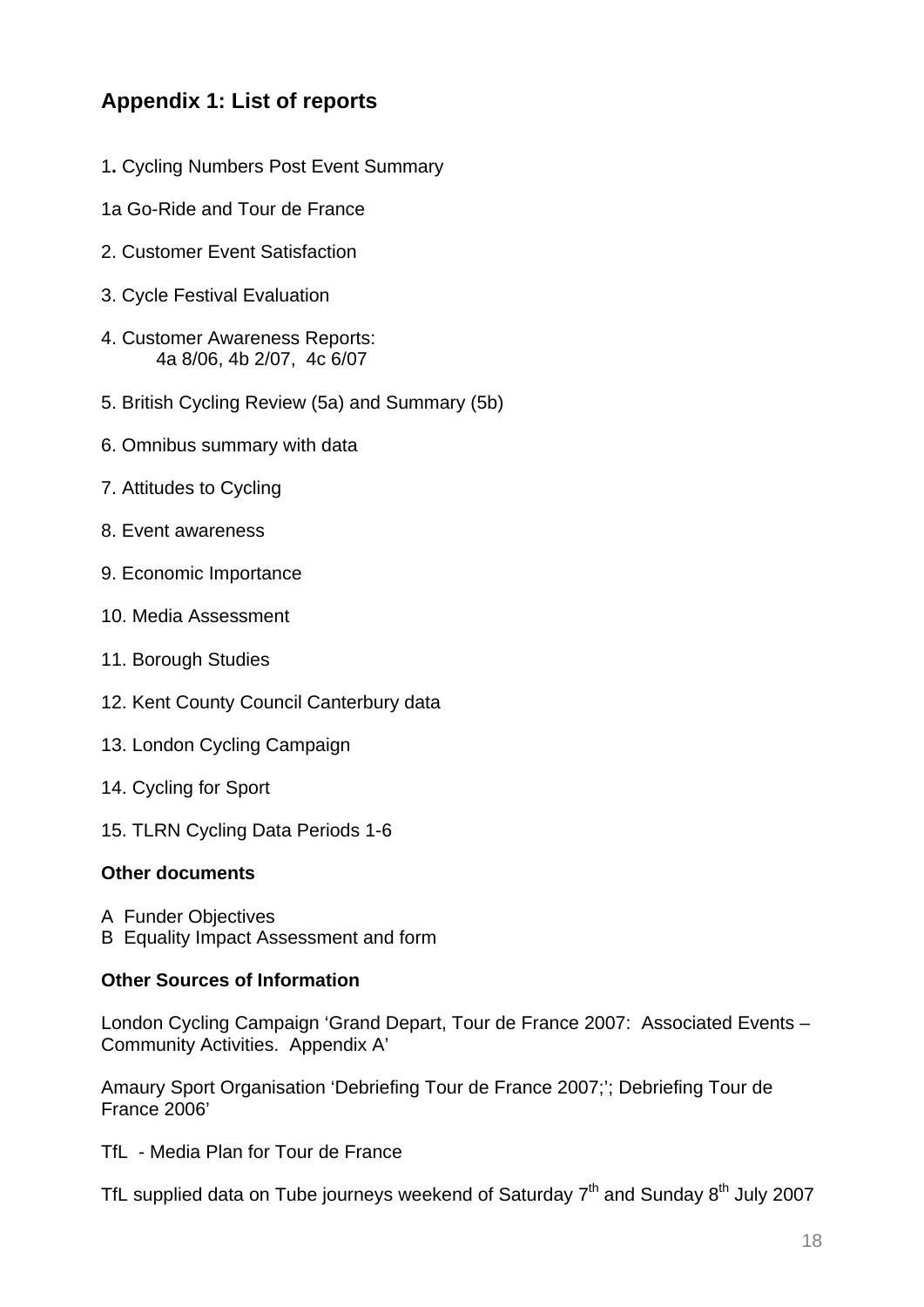# **Appendix 2: Local Authority and other organisations' activities**

| <b>Bexley</b>                     | French markets on six separate occasions, open days at leisure centres,<br>local roadshow and fun day at Danson Park promoting cycling and TdF,<br>sponsored cycle rides, extended pub opening, barbeque for spectators.<br>Artist in residence worked with schools and artwork displayed along TdF<br>route.                                                                                                                                                                                                                                                               |
|-----------------------------------|-----------------------------------------------------------------------------------------------------------------------------------------------------------------------------------------------------------------------------------------------------------------------------------------------------------------------------------------------------------------------------------------------------------------------------------------------------------------------------------------------------------------------------------------------------------------------------|
| <b>Bromley</b>                    | 'Tour de Penge' (May) - traffic free bike ride included information about<br>TdF and police tagging of bikes.                                                                                                                                                                                                                                                                                                                                                                                                                                                               |
| City of<br>London                 | Extreme Mountain Bike stunts, fun bikes and tryouts on Sunday 8 <sup>th</sup><br>outside St Paul's - over 600 people tried out a bike and 1,000 saw the<br>stunt shows.                                                                                                                                                                                                                                                                                                                                                                                                     |
| Deptford                          | French themed events over TdF weekend including French market,<br>cultural exchange with Dutch and French dignitaries, bike roadshow with<br>bands and food. Roadshow (June 10 <sup>th</sup> ) at Horniman Gardens with stalls<br>from local businesses and community groups offering advice on cycling<br>in general and TdF.                                                                                                                                                                                                                                              |
| Greenwich                         | French atmosphere created in town centre during Stage 1. French street<br>theatre, market stalls, cycling activities and French picnic.                                                                                                                                                                                                                                                                                                                                                                                                                                     |
| Hackney                           | Community cycle training in three months before TdF. Family Cycle<br>Club set up training and fun bike event with information, refreshments<br>and puppet shows.                                                                                                                                                                                                                                                                                                                                                                                                            |
| Hillingdon                        | Minet Country Park Cycling Festival (16 <sup>th</sup> June) as lead-up to TdF. Bike<br>trying events, security coding, cycle maintenance and safety checks,<br>inter-schools skill challenge, quiz and demonstrations. 'Bike Snakes' to<br>get school children from Hounslow to the Minet event.                                                                                                                                                                                                                                                                            |
| Kingston<br>upon<br><b>Thames</b> | Women on wheels rides - women-only bike rides to increase<br>confidence. Circular bike rides in preparation for led rides to TdF.<br>Cycling treasure hunts for four different parts of the Borough with TdF<br>tee shirts as prizes. Cycle marking sessions.                                                                                                                                                                                                                                                                                                               |
| Islington                         | Cycling road show (June 16 <sup>th</sup> ) including cycle training demos, pedal<br>powered entertainment and stunt cyclists.                                                                                                                                                                                                                                                                                                                                                                                                                                               |
| Lambeth                           | "I love my bike" activities, library displays on history of TdF, floral<br>displays, commemorative map and children's art competition 'I love to<br>Cycle'. In addition, children's 'try-out' sessions were held at the Herne<br>Hill Velodrome Cycle Track over 8 weeks prior to the TdF involving<br>practical cycling sessions with different types of bike. Over 2,000<br>children from six London Boroughs took part and were also given<br>information packs and guidance on how to watch the first stage of the<br>TdF. Bike festival on Streatham Common (16 June). |
| Southwark                         | Carnival and family picnic themed on 'Great Journeys' to tie in with TdF<br>- parade included sustainable vehicle options including cycling, 'green'<br>roadshow, French market and street performers. Pre-workshops to<br>decorate bikes themed around French and British flag colours.<br>Sculpture of cyclist and large screen to show TdF all way to Canterbury.                                                                                                                                                                                                        |
| Sutton                            | Women's cycle race weekend designed to coincide with finish of TdF in<br>Paris.                                                                                                                                                                                                                                                                                                                                                                                                                                                                                             |
| <b>Tower</b><br>Hamlets           | Taster cycling training, bike games and secure schools viewing area to<br>watch TdF by the Tower of London.                                                                                                                                                                                                                                                                                                                                                                                                                                                                 |
| Waltham<br>Forest                 | 'Tour de Waltham Forest' rides, cycling road show in town centre<br>including information about TdF, BMX and Mountain Bike displays and<br>bike try-outs, bike assessments, competitions and music.                                                                                                                                                                                                                                                                                                                                                                         |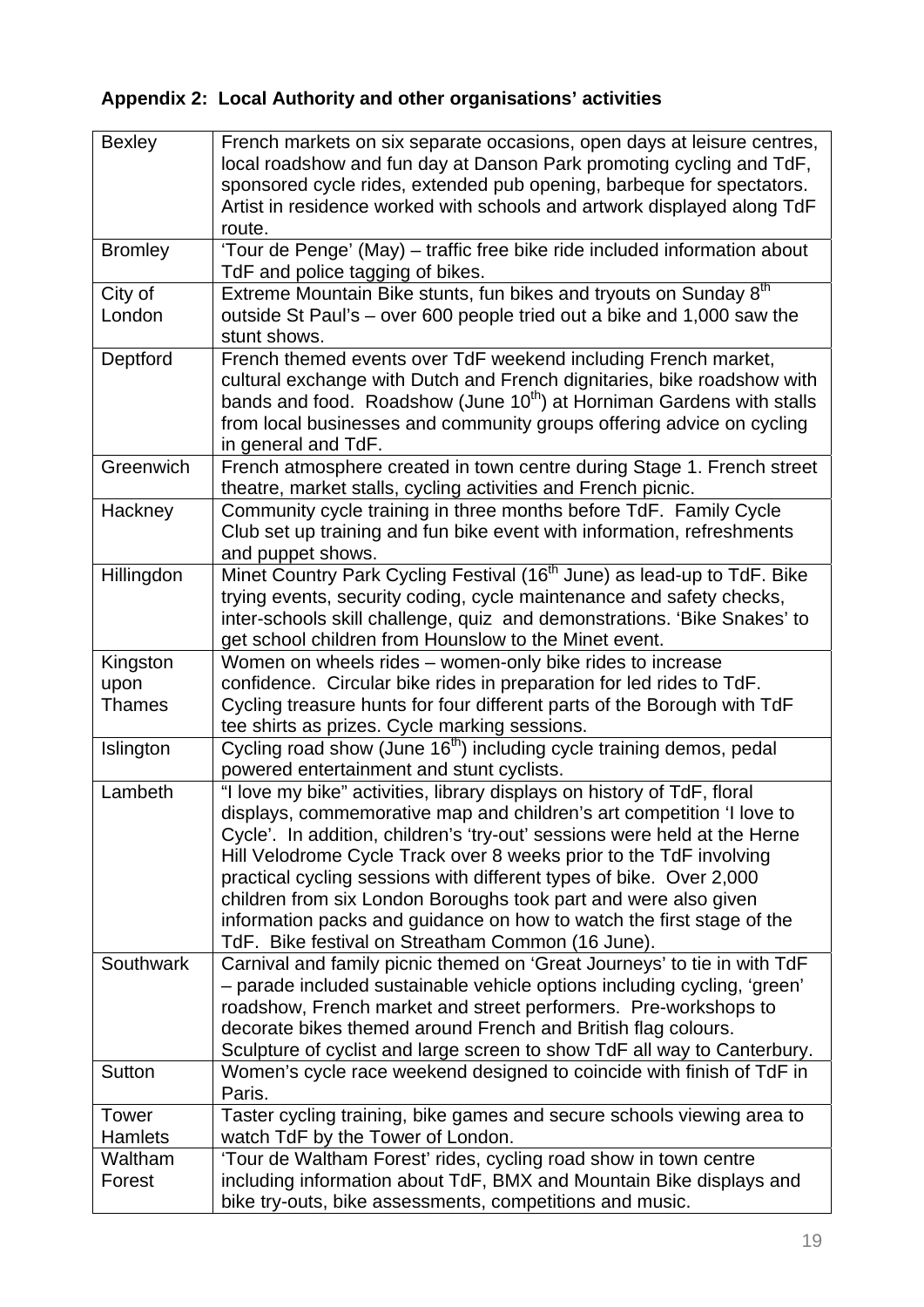| Canterbury                                      | Special exhibition putting TdF in the context of the history of cycling.<br>(More detail to come - information received too late to be included in<br>time for this report.)                                                                                                                                                                                    |
|-------------------------------------------------|-----------------------------------------------------------------------------------------------------------------------------------------------------------------------------------------------------------------------------------------------------------------------------------------------------------------------------------------------------------------|
| Tunbridge<br>Wells                              | Cycling try-out sessions at Bedgebury Forest Visitor Centre.                                                                                                                                                                                                                                                                                                    |
| Ashford                                         | Tour de Homewood event, slow bicycle race and fete.                                                                                                                                                                                                                                                                                                             |
| London in<br><b>Bloom</b>                       | This was a TfL Special Projects sponsored competition encouraging<br>Boroughs along the Stage 1 route to enter displays. The winners<br>included cycling themed flower and art displays at Rotherhithe and<br>Deptford. In Deptford the Council also encouraged residents to display<br>yellow flowers along the route including distributing packets of seeds. |
| Pub Quiz                                        | In June TfL compiled over 2,000 pub packs themes around the TdF<br>together with additional information including maps and road closures.<br>Feedback was very positive with many pubs displaying posters and<br>running quizzes.                                                                                                                               |
| <b>Sustrans</b>                                 | A programme to encourage cycling to school linked to the TdF mileage.<br>Over 3,000 school journeys were made my bike during the three week<br>period involving 10 schools, 500 pupils as well as parents and teachers.                                                                                                                                         |
| School<br>Environmen<br>tal Awards<br>Programme | The GLA provided 800 primary and secondary schools with TdF<br>materials and set up a competition to win a limited edition cycle jersey.                                                                                                                                                                                                                        |
| Design<br>Museum                                | Ben Wilson (famous for Lowrider bike designs) and public encouraged to<br>bring bikes to the Museum and explain their 'love of their bike' on<br>camera. Footage being made into a unique archive of memories.                                                                                                                                                  |
| Children in<br>Crisis                           | Sponsored cycle event along Stage One route.                                                                                                                                                                                                                                                                                                                    |

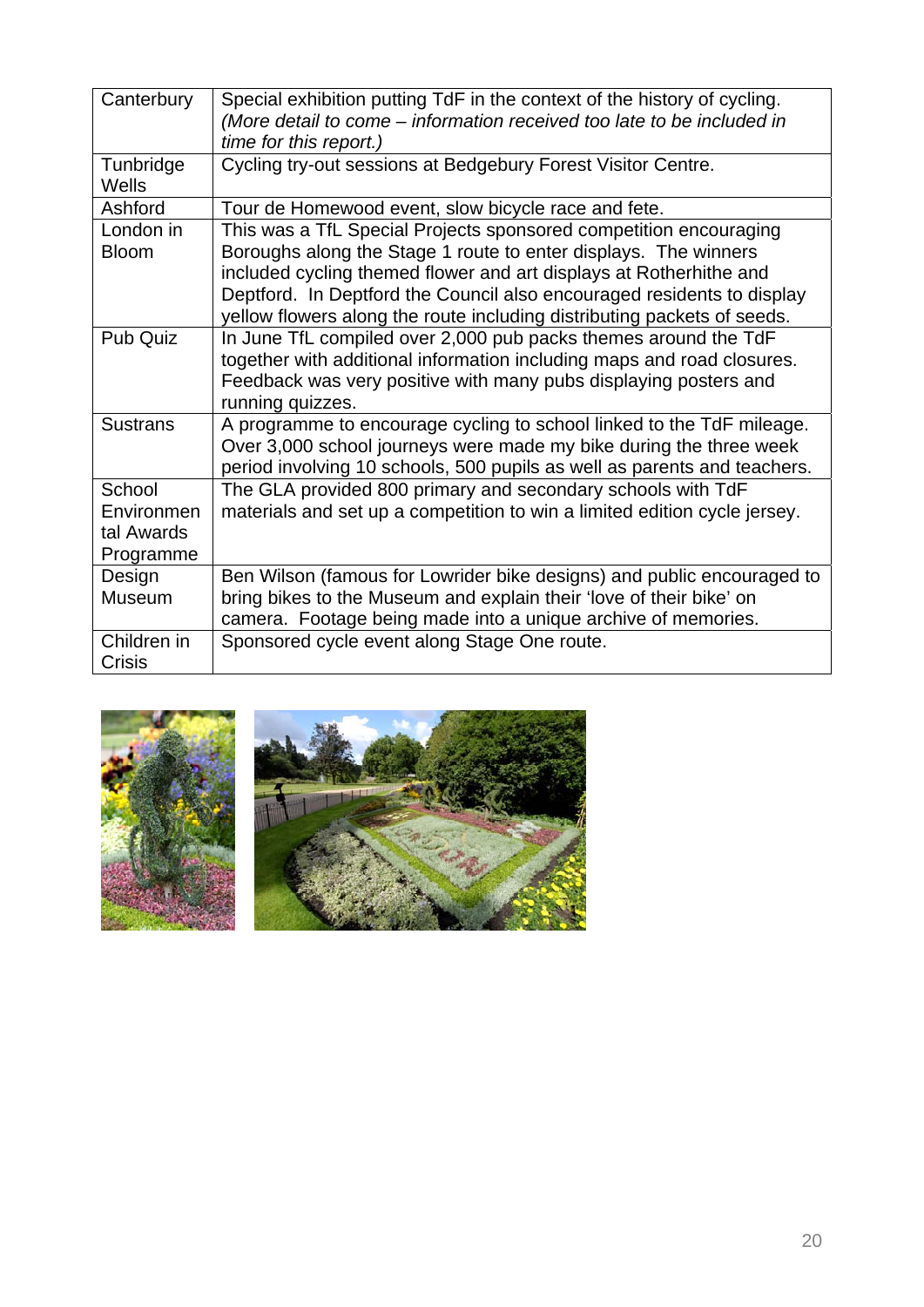# **Appendix 3 The wider context of cycling in London**

Apart from the TdF itself, related research gives a broader picture of cycling in London. The main source used is the annual monitoring survey of cycling behaviour and attitudes commissioned by TfL.

# *Who cycles?*



**Cycling frequency for Londoners with accesss to a bike (35%)** ( 84% with access have not cycled in the last 12 months )

The proportion of cyclists making 5 or more journeys a week is up slightly year on year with both 2006 and 2005.

- A profile of the typical cyclist suggests that they:
	- tend to be more often male than female;
	- belong to the 16 34 age group and social classes ABC1;
	- live in Inner rather than Outer London.
- They are more likely to be white than the general population of London as a whole.
- This profile has changed over the past few years, becoming less skewed towards under-35s and cycling is now more likely among inner Londoners than previously.

#### *What journeys are made by bike?*

- Cycling for leisure or personal business is the most likely type of journey.
- Around half of cyclists have cycled to work or college and this proportion has significantly increased since 2005.
- The proportions cycling for shopping or personal business have also increased since 2006.
- Among children, a high proportion (eight out of ten) cycle for sport or leisure, six in ten cycle for shopping or visiting friends, but less than one-third cycle to school.

#### . *How often?*

• Since March 2000, measured cycle flows in London indicate a growth of 83%, which has already surpassed the ambitious mayoral target of an 80% increase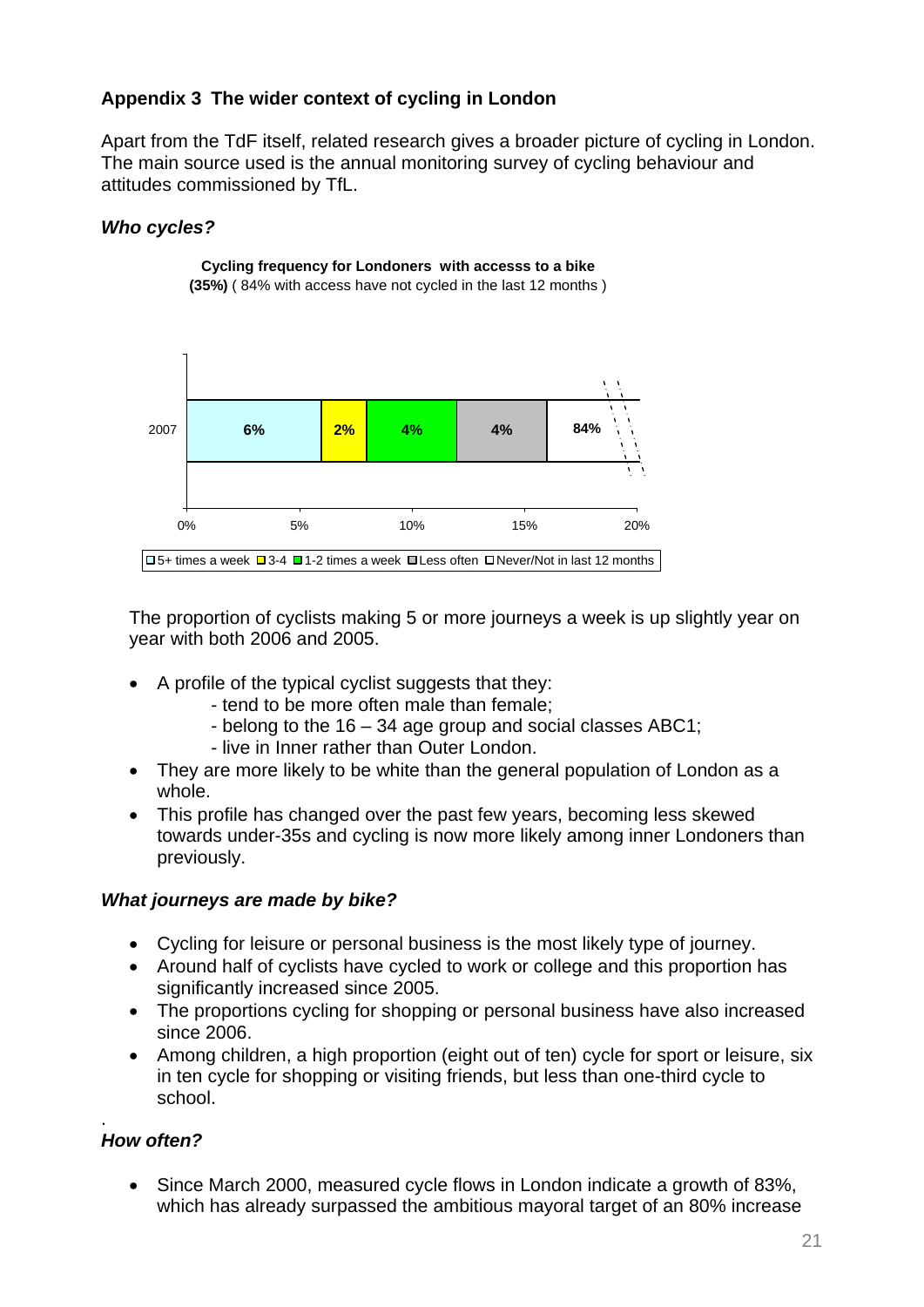by 2010. Of those surveyed, over half agreed that they are cycling at least the same amount as last year.

- The most recent TLRN data shows that cycling levels continue to be maintained above TfL's target. Although, cycle flows are seasonally variable and despite a cold summer there is still a 10.5% increase in cycle levels on TLRN relative to the previous year.
- Cycling is weather dependent: Average numbers of cycle trips are lower in winter months than during summer, with about one-quarter of cyclists not making any trips in winter.
- Overall, one-third of cyclists make more than ten trips per week during the summer.



#### **Average number of cycle trips per week**

The slight drop for the summer of 2007, relative to 2006 is probably due to the poor summer weather, as the winter figures represent an increase over 2006, in line with the upward trend in cycling noted above.

# *Are they trained?*

- One-quarter of Londoners have received some form of cycle training, with just 1% of adults and 7% of children having done so in the past year - little change from 2006.
- The implication is that few Londoners are taking up the various cycling training schemes on offer. When asked very few (7%) thought they were likely to do so in the next 12 months.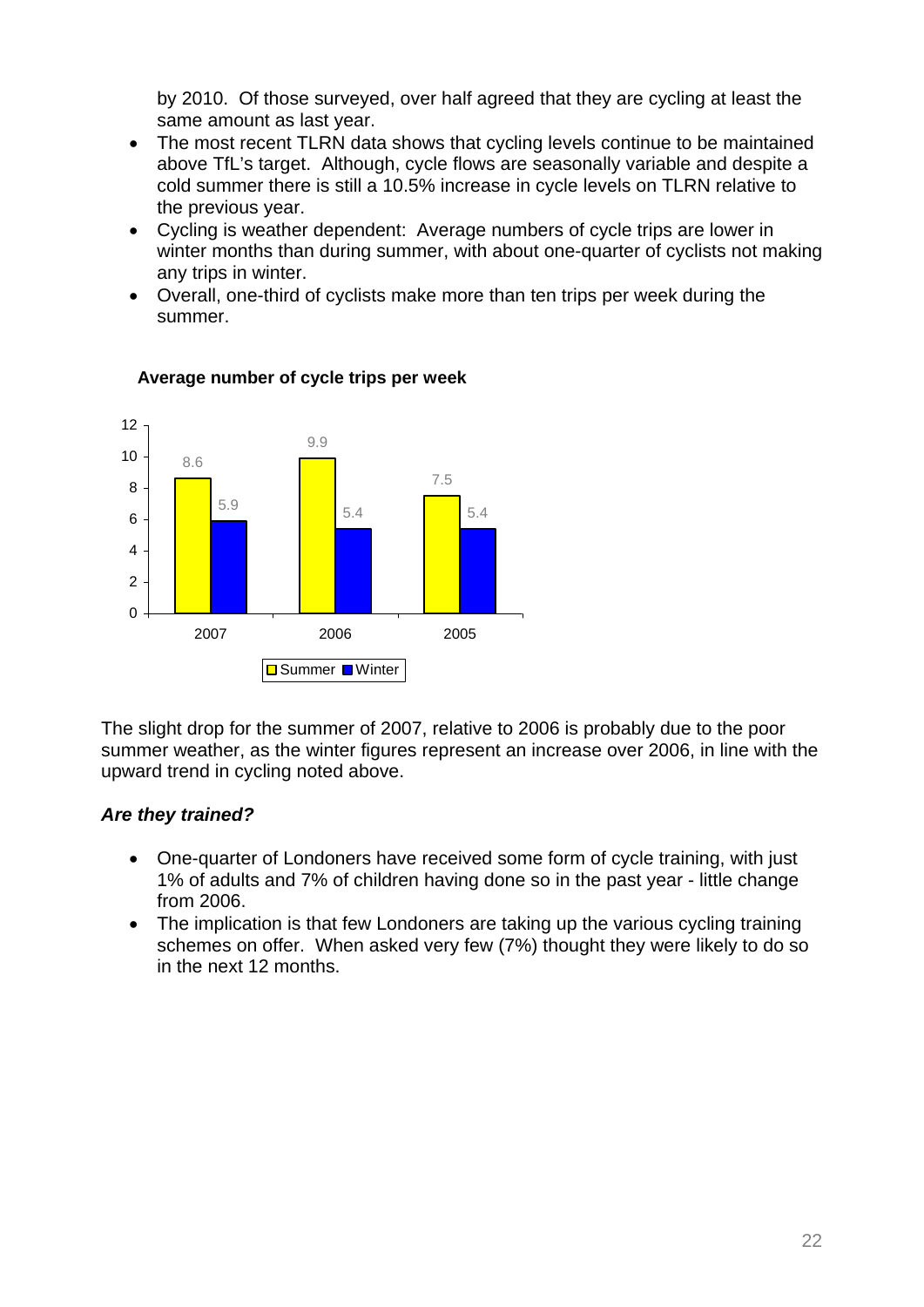#### *Why cycle?*







This represents a significant increase in 2007 compared to 2006, (in line with TfL's analysis of cycle flows) and suggesting Londoners are becoming more open to the idea of cycling. However, of those who would consider cycling more, over a quarter already currently cycle in and around London.

- About one fifth of Londoners commute a distance of less than 2km but only 1% usually does this by bike.
- Men, younger people (under 45s) and those living in inner London were all more likely to consider cycling in the future.